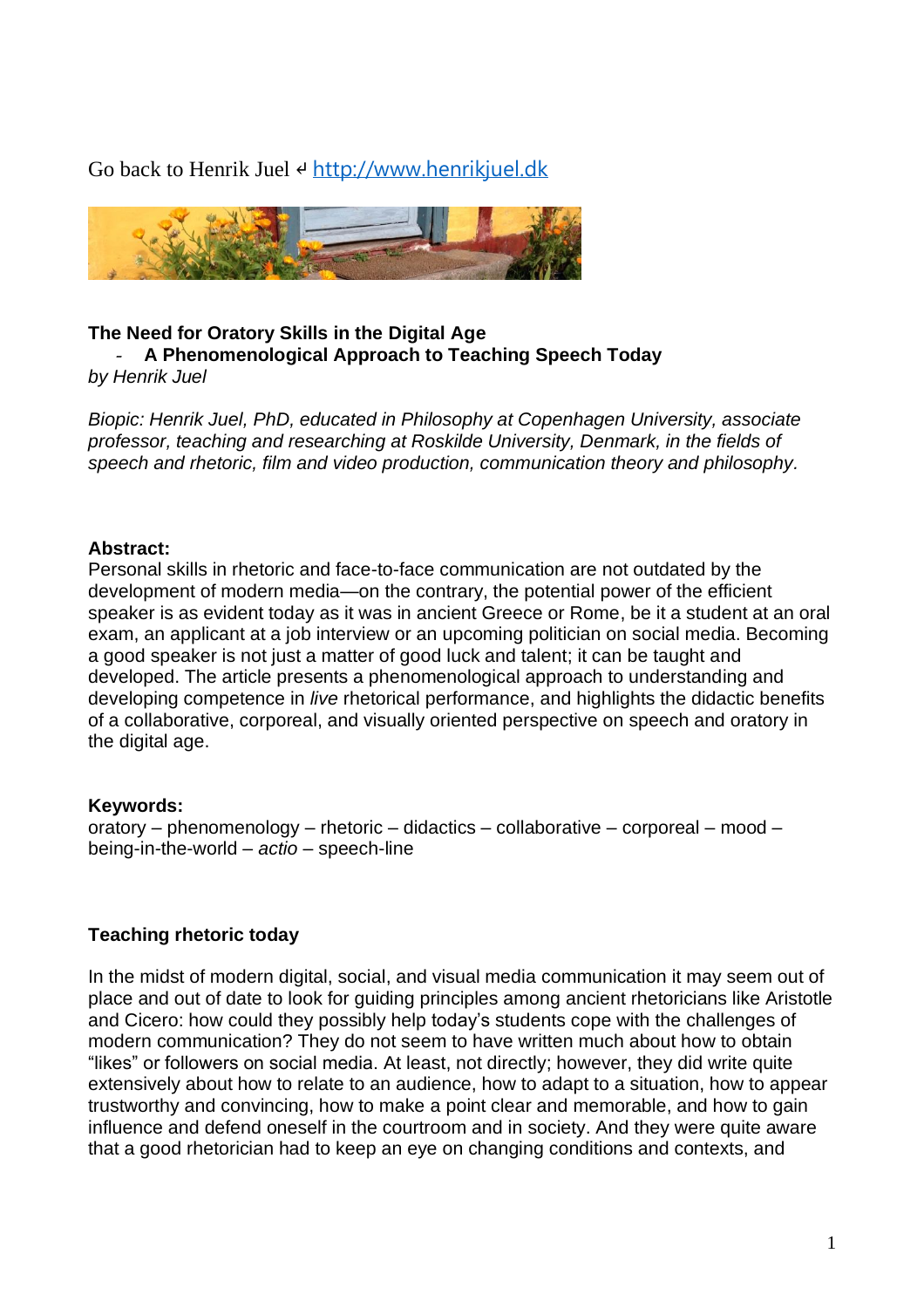adapt to the situation. Perhaps some of their profound insights might even prove useful for coping with the political rhetoric on Twitter today. So, classical rhetoric may still be of some value to the modern student, not just providing critical and analytical academic tools for looking at the texts and performances of others in today's media, but also inspiring active and personal skills in various upcoming genres of speech and oratory.

Speaking unmediated in front of a large audience at the town square—like Cicero at the *Forum Romanum*—now seems to be a very exceptional case. It is still possible to go to London, get up on a box and practice one's rhetorical skills at Speaker's Corner in Hyde Park, and on Sundays there might even be a few sober passersby who will stop and listen for a while. I have myself, as part of my work at Roskilde University in Denmark, led a number of field trips to Speaker's Corner and instructed many students about how to deal with this speaking challenge, and it has been quite a learning experience, but of course a little out of the ordinary (Juel, 2005; Carlsen & Juel, 2007, 2009) . However, more relevant for today's students are be occasions like oral exams, paper presentations at a conference, defending a thesis, going to a job interview, presenting a project idea, chairing a meeting or a discussion within an organization, inspiring a cultural event, taking on ceremonial speeches within the family, pitching one's own academic résumé in an elevator, or being interviewed as an expert on live TV about a subject within one's own academic field. These are typical situations of today requiring rhetorical skills and competences in live speaking. But how, when, and where do the students of today learn about this? Writing essays and reports without ever practicing the use of voice and body, or how to pitch in live situations, is not the best way to prepare for this—nor the best way to turn students into active citizens in democratic societies. However, at most universities, guidelines on writing serve as the students' main or only preparation for all genres of future rhetorical challenges.

In the following I shall argue for the relevance of teaching rhetorical *actio* (live performance) more directly and efficiently, and I want to encourage a phenomenological approach and point out the didactic benefits of a collaborative, corporeal, and visually oriented perspective on speech and oratory.

# **Orality makes a comeback**

The development of modern media presents a potential overcoming of distances in time and space. We can now swiftly exchange messages and often even see and hear each other despite any physical distance. This actually means a sort of renaissance for live or almost-live face-to-face communication and orality. As early as 1982, Walter J. Ong remarked in his *Orality and Literacy – The Technologizing of the Word* that radio, television and telephone are technologies belonging to "the age of secondary orality" (Ong, 2002:167). Traditional norms and forms of writing culture are challenged: the short phrases of oral speech and everyday conversations leave their mark on digital messages such as political comments on Twitter; mimics and gestures pop up as icons, smileys and emoticons; the presence and dynamics of the personal meeting are mimicked by the camera movements and montage of filmic media (video and television, digital games and virtual reality).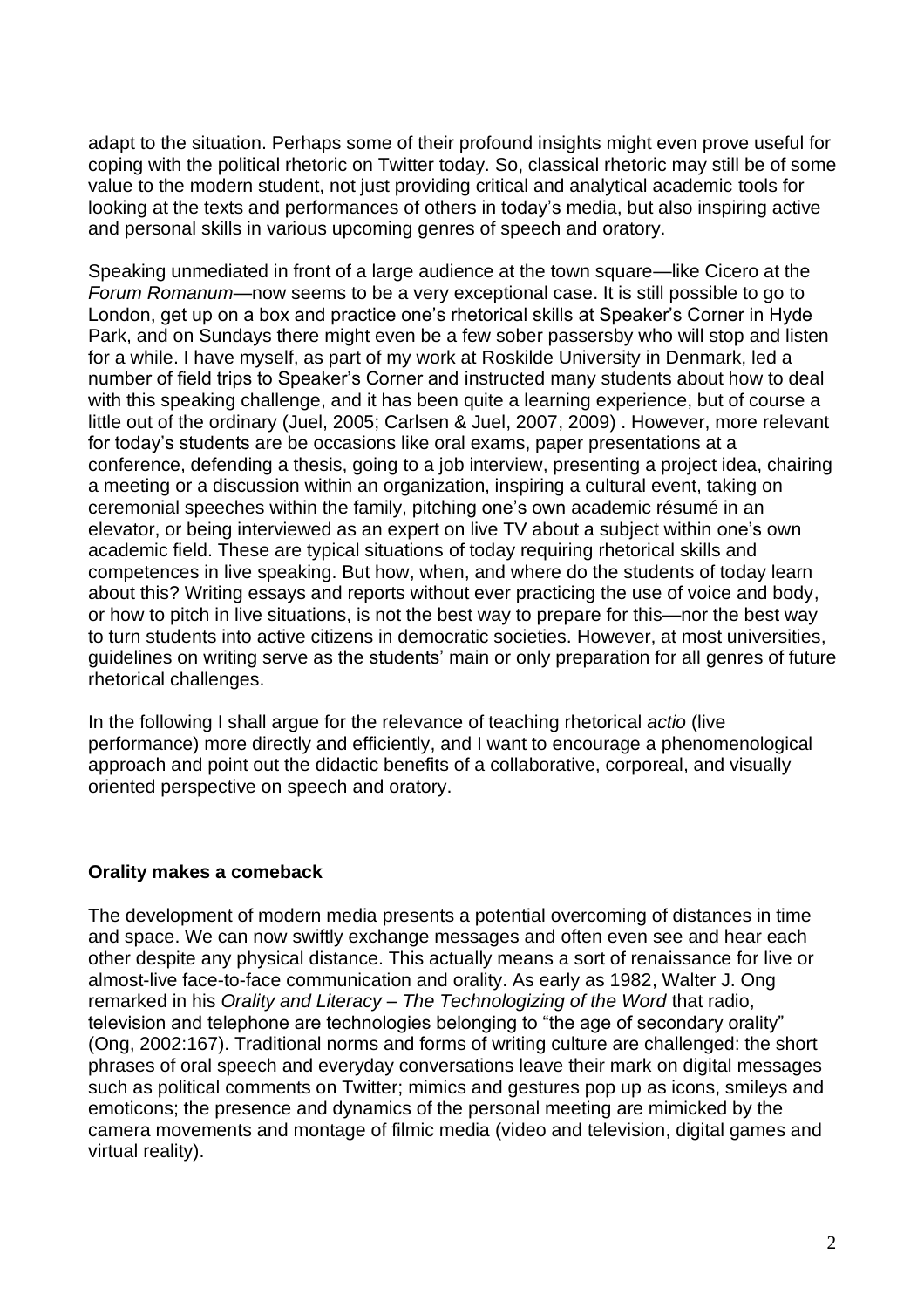Within the Western (if not global) educational and academic world, however, the norms of literacy are still very dominant. Many courses and guidelines are offered when it comes to writing papers and essays, and hardly any student emerges from the system without having received plenty of severe criticism and suggestions for better writing, including layout and punctuation. But, at the same time, most university students go through bachelor, master, and even Ph.D. programs without ever receiving the slightest advice about how to orally present themselves, their academic subject, or a case of public or scientific interest.

Students may have learned a lot about correct grammar and the proper use of commas, but they have never been taught or advised how to use their own voice or their own gestures, or how to stand or move in front of an audience, or where to look. In fact, many students—and quite a few of my senior university colleagues—admit that just imagining standing up alone on the floor in front of an attentive audience presents a very scary scenario. And even worse so, if they imagine having forgotten their manuscript, or being unable to read from a paper or find support in a PowerPoint screen.

In my rhetoric workshops at Roskilde University and elsewhere, students often tell me about how awkward they feel when they have to stand up and talk to an audience: they don't know what to do with their hands, where to look, they become self-conscious in a self-destructive way, and they don't know how to express themselves. However, if I ask the same students to interview each other in pairs for about 10 minutes, they soon engage in long and lively conversations and narratives using both gestures, mimics, dynamic voices, and they are attentive and interact with their one listener. So, to put it roughly: the problem is not that students are incapable of communicating orally, but that they are not used to and afraid of doing it in more formal and demanding situations where they have to speak to a larger audience and not just a few friends.

Reading from a manuscript might be all right in a university's lecture hall—especially if the lecturer knows the art of staying in touch with the audience while speaking in a lively and varied manner—almost as if there were no manuscript on the lectern. But reading from a manuscript does not work well in many of the aforementioned modern rhetorical situations, like a job interview or a family gathering. Here we value something different, namely, the personal presence, the eye contact, the freshness of formulations, the intonations and responses adapted to the situation, the audience and the actual unfolding of events. We do not want to know or read the manuscript from last year, we want to experience—here and now—the visions, ideas and stories owned and presented by an actual person.

### **Challenging the preconceptions of writing culture**

What I dare to call the preconceptions and even the heavy burdens of writing culture become evident when I ask students in a class on rhetoric to prepare a small speech on a given topic (e.g. "your favorite hobby," or "a travel experience") for the next day. Although I say that I do not want to see anyone read a text from a paper (or from a phone or a laptop), and that I want a genuine oral performance, most participants nevertheless want to prepare by writing a word-by-word manuscript first, and then learn it by heart. It seems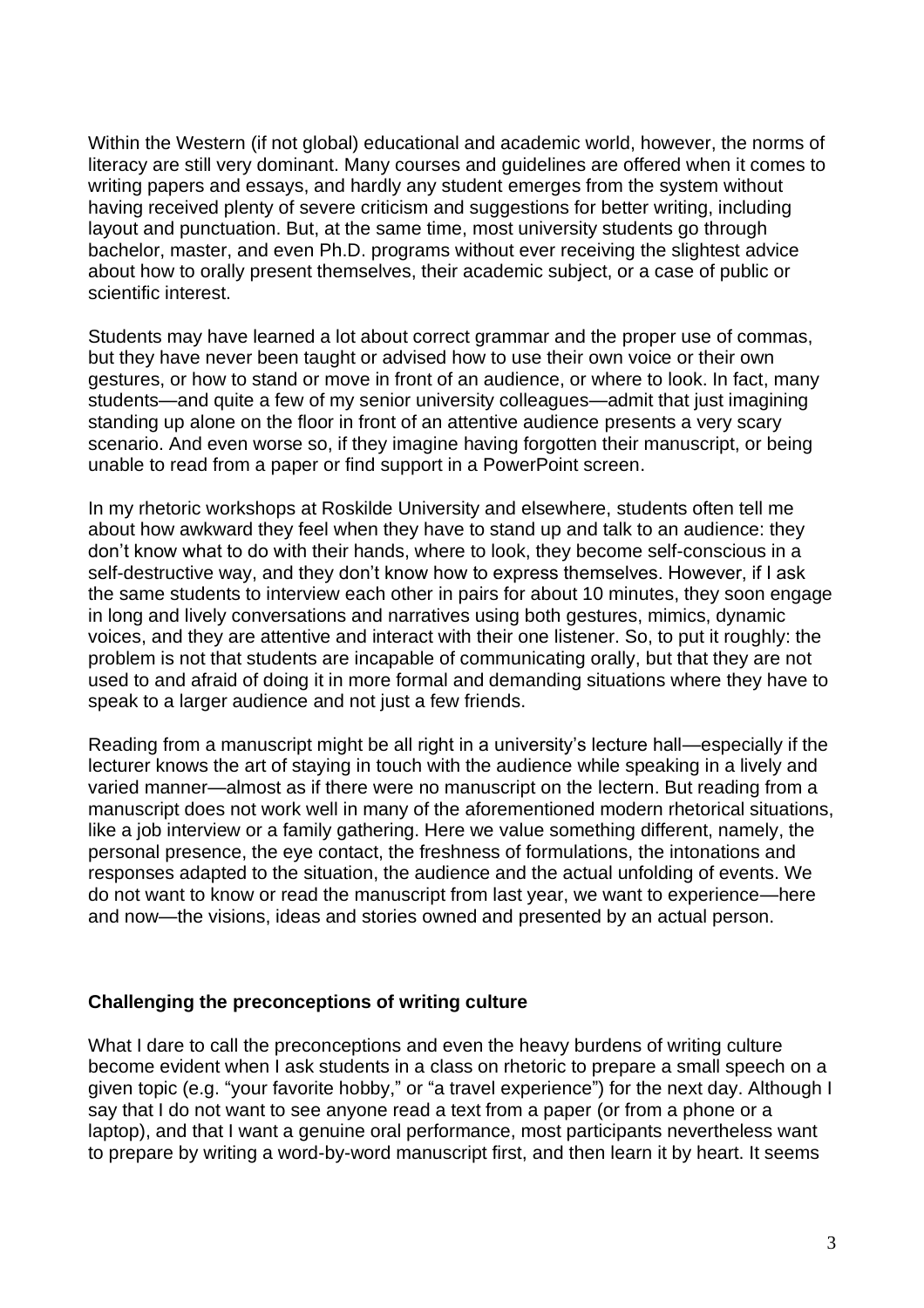natural to the students (and I have classes both with Danish students and classes with a wide range of international exchange students) that preparing a speech is best done by writing, usually alone and in silence. Perhaps it is not just students, but most people in Western societies, academic or not, who find it natural to prepare a speech by writing. But that is a preconception I want to challenge.

What often happens, when it comes to the actual delivery of such a written and seemingly well-prepared speech, is that the written manuscript appears as though still present—not in the hands of the speaker but in the back of the speaker's head, as it were. Often enough the script becomes a disturbing rather than a supporting factor. The audience will easily detect certain modes of speaking that resemble that of reading aloud, the rhythm and breathing become different, perhaps more monotone. Listeners feel the difficulty and hesitation of the speaker trying to recall the formulations and the order of things in the manuscript, the speaker looks "inside" herself or up at the ceiling or out the window in trying to see the words as they were written on the paper or the screen.

Even though it may be difficult to gage precisely what is going on, it is nevertheless quite obvious as a phenomenological observation that a speaker who is relying heavily on a written manuscript, whether actually on the podium, left at home, or virtually present on a cell phone in their pocket, is quite likely to become a little distant, unfocused, and out of touch with the actual audience and situation. It is in the gaze, in the breathing, in the tone of voice, in the phrasing and modulation, and the speaker feels it too, perhaps, and then becomes even more awkward and nervously self-conscious. The articulation, the flow, the mimics, gestures, posture and even basic movements like walking seem to deteriorate. So strong is the dominance of the writing culture that making a "mistake" or missing something in relation to the written script seems so terrible that the speaker evidently forgets to focus here and now on actually communicating to the audience.

Of course, writing drafts, an outline, or even a fully spelled out manuscript can be a good way of preparing a speech—especially if one is constantly considering not just the topic, but also the specific audience, the specific circumstances (such as the actual place and situation), and one's own specific appearance (including clothing and physical moves). As Cicero said, a speech must be adjusted according to such parameters in order to become fitting or apt *(aptum*) (Cicero, III,210). Indeed, Cicero encourages us to always look at the actual and specific circumstances. In modern terms, one might say that speaking *live* is always contextual, in a different and much more poignant sense than writing something that is then to be read at a different time and place.

So, Cicero's presumably well-known dictum that "the pen is the best and most eminent author and teacher of eloquence" (*Stilus optimus et praestantissimus dicendi effector ac magister*, Cicero, XXXIII,150) should not be taken to rank writing over oratory, but as a way to stress the importance of gaining experience and understanding of the shifting situations: there is no one golden rule or absolute, invariable correct way of speaking, it is an art in the making. Eloquence, he writes, is not born from (following preexisting) rules, but rules are born from (having experienced) eloquence (*sic esse non eloquentiam ex artificio, sed artificium ex eloquentia natum* (Cicero, XXXII,146).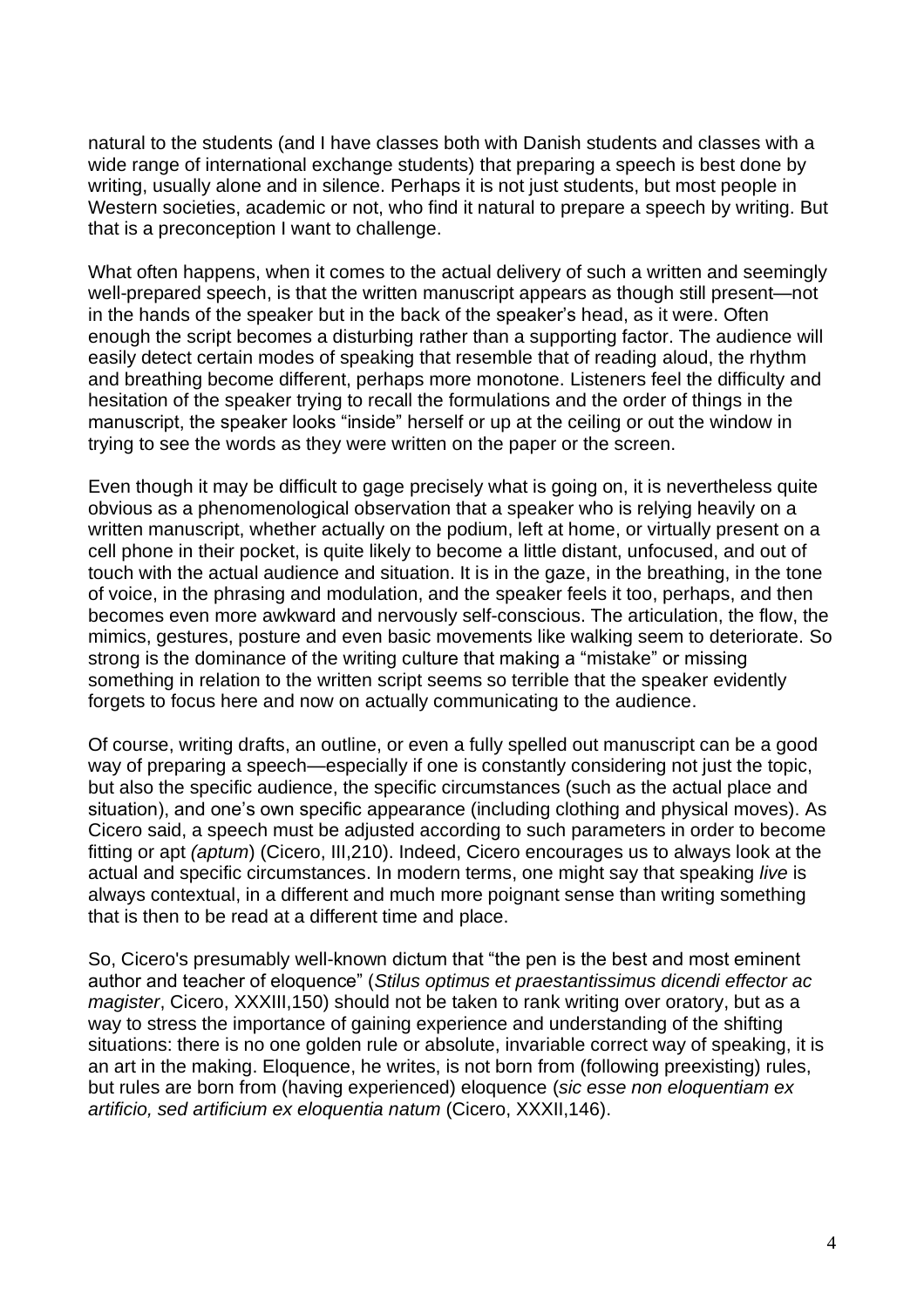Preparing a speech can be done in many ways, and I want to challenge the preconceptions deeply rooted in academic culture that writing is the best way, or even the only one. Why should sitting down all alone in a small room and staring at a blank sheet of paper or a blank screen and then starting to write words be the best way to prepare a great oral performance? After all, what you are preparing for is a highly social event where you will probably be standing up or even moving about in a large room and using your voice and whole appearance to communicate with real people—and that is not just a matter of words or a writing issue.

The whole idea and common practice of preparing for live speaking by writing down words reminds me of a swimming course I had to attend when I was a very small boy. The first two hours we sat on the floor of a gym and were instructed in doing strange movements with legs and arms while the instructor was giving orders and counting. This might have worked well for some of the other kids, but I did not myself feel well prepared to go swimming in the sea the next week. It so happens that it was a very cold and windy day in spring. This was in Denmark well before any great change of climate, and due to the wind and waves rolling over my head it was quite difficult to hear the instructor counting. Swimming in the sea was rather different from doing exercises on dry land and indoors, and perhaps it would have been better to start out with some more playful exercises in shallow water on a sunny day.

And even when it comes to the didactics and process of writing, it is not necessarily the case that all the best ideas about a certain topic will pop up by themselves immediately when you sit down ready to write, and then you just have to structure them, and finally find good formulations of the various points. Sometimes it is not until we hit upon the striking formulation, and try to say out loud some brilliant words, a thick description, or a lyrical expression, that we actually realize what it is we really mean and want to say, and from there we can see how best to structure it and it becomes easier to recall. In this way *actio*, *elocutio*, and *memoria* direct us back and redefine *inventio* and *dispositio*—quite the opposite order of how this is traditionally taught. In academic and educational practice today, we still see a rather rigorous interpretation of these so-called five canons or five work phases of classical rhetoric (*inventio, dispositio, elocutio, memoria, actio*). Students are instructed to first find their ideas, theme or problem, then structure their report in main sections, then write it out in nice words, and finally print it or upload it (today's version of *memoria* and *actio*, one might say). But perhaps it is nevertheless a common counterexperience that finding the right, striking words even late in the process of producing a report or a thesis might take us back to see what should really have been our main point and focus.

### **The speaking body**

Overcoming awkwardness and nervousness when standing up as a speaker in front of an audience is not an easy task, and it is not just a matter of writing many good manuscripts, nor is it just a matter of reading a lot of good advice about how to think and behave and breathe and where to direct our gaze. Being nervous seems to be a very common reaction, and even though one could argue that it is not a very rational one, it is certainly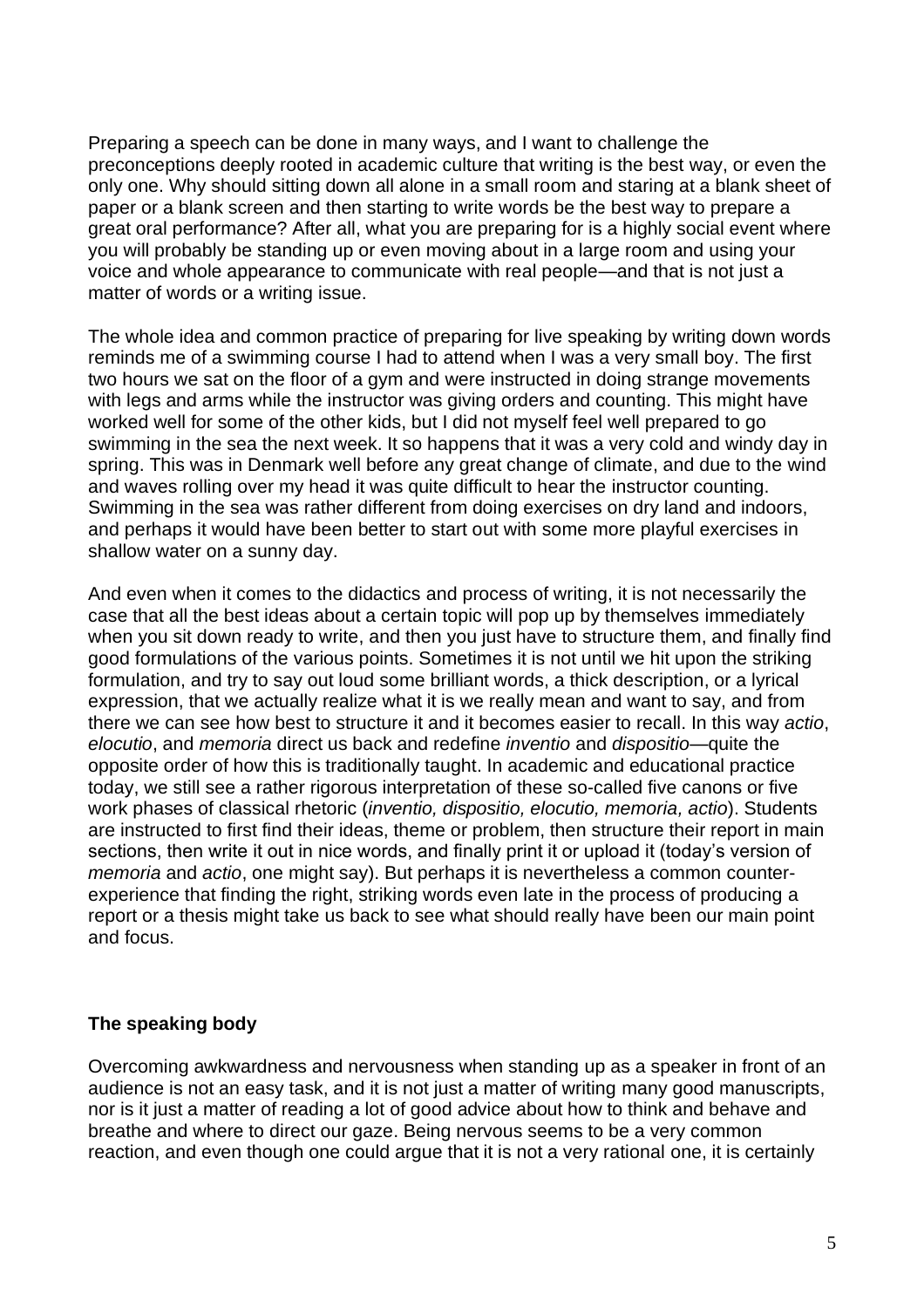no help to try to "rationalize" it away by telling yourself "don't be stupid", or "pull yourself together and stop being nervous". It is in your body, and you need to work on it and work it out—or perhaps play it out, in order to become more confident, relaxed but in control at the same time. It takes a good deal of training, of direct live speaking—*actio*, that is—to overcome the various forms of instinctive and/or norm-based nervousness, and in my experience as rhetoric instructor the best and most direct way is to actually try out speaking with your own body and voice in a realistic but safe setting—just like learning to swim takes more than just theoretical explanations on dry land about buoyancy and propelling in liquids. One could start in the water straight away, but preferably in water that is not too cold or deep or stormy on the first day.

So, in terms of the pedagogy of teaching speech, I want to move away from the traditional focus on paper and words to a new phenomenological focus on body and voice and the experience of interaction with the audience. Being able, as a speaker, to control the performance and become confident and convincing in different challenging speaking situations is very much about a physical, corporeal experience and competence. The skills and virtues of rhetoric need to be *incarnated*, so to speak—they must be played or drilled into the habits, the stances, the movements, the memory and nature of your body. And the way to practice that is exactly by trying, playing, toying, experimenting: a lot of exercises involving body and voice immediately.

The crucial theoretical and methodological difference and advantage of this phenomenological approach to teaching speech is that body and voice are not seen as some secondary attributes that are to be added later after having written a manuscript. Instead, they are to be understood as the original agents that actually carry the communication. Body and voice are the *conditio sine qua non* of oral rhetoric, and that is where the training should start, rather than with a detour into written words.

It may seem provocative or unacademic to university students not to be allowed to write anything for a speech class. Sometimes I even boldly forbid the students to take notes in class, just to be clear about the focus I want: I urge the students to pay full attention to what is going on in the room, to how they feel themselves while speaking or listening, and to observe what they can actually see and hear when their classmates are speaking. And I urge them to focus at first on *how* things are being said instead of on *what* is being said. Focus is on the *forms* that deliver content. One of the first exercises, therefore, could be something like standing up one by one and saying just a few simple phrases that I have written in advance on the blackboard/screen, like "Hello everyone, my name is …, I come from …, and I am so happy to be in this class!" But this small presentation has a twist to it: it needs to be done *badly*, it needs to be said in a way that does *not* communicate well. And the students just have to find their own unsuccessful way of doing it.

This could be by speaking too fast, mumbling without articulation, grinning stupidly, fiddling distractingly with clothes or a pen, looking out the window as if bored, and so on. The more variations the better, but it has to be done using the exact same words and phrases. This goes to illustrate that important differences lie not just in the semantic or grammatical constructions, but in the actual realization that the various participants perform with their own voice and body. It can be a rather amusing exercise; we seem to get a glimpse of many a strange personality, and after that it seems like much of the nervousness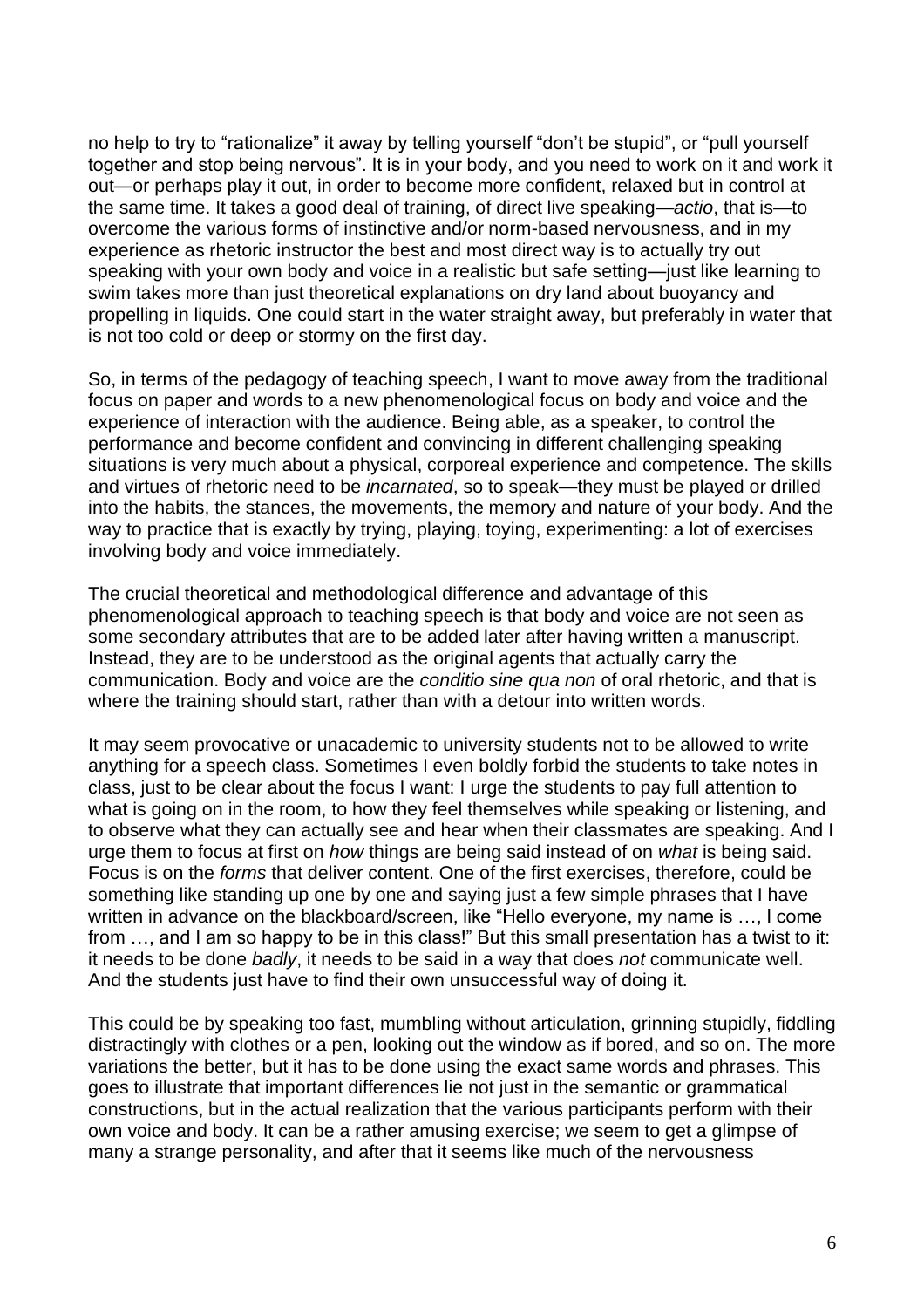disappears from the room. Students are usually afraid of not performing well enough, but this challenge of performing badly puts things into a new and much more productive perspective.

The importance of body language—or to phrase it perhaps more correctly, the importance of the integrated and communicative corporal aspects of an oral presentation—can also be illustrated by different ways of walking and standing, e.g. just getting up from a chair and walking to a podium. It does not have to be great acting; the students can quickly detect and label what sort of person or mood I seem to embody, as I get up from my chair and look at the class with an angry, a tired, a happy, a humble, or an anxious attitude. And I can give students notes in their hands with different, specific moods or personalities they have to enact without words (just getting up and walking a few feet); the other students can easily see if you are supposed to be old or young, sad or happy, etc. Again, this is not a communication by means of words, but it is an integral part of what an audience perceives every time a speaker walks to the podium.

It is quite evident from exercises of this sort how quickly we sense and recognize the sentiments and perhaps also the personality of a speaker even before a single word has been said. This is a basic human capacity and does not happen through any use of verbal language or through an analysis of signs or signals, it is not through an act of calculation or translation, nor is it through any kind of reading or decoding or help from a popular or scientific book about "body language". It is due to our fundamental bodyphenomenological understanding of others and our surroundings. This capacity for seeing and understanding other persons is a basic human condition, according to Martin Heidegger in *Sein und Zeit* (first published 1927). We exist in this world as in a *with-being* with others, or as he puts it: "*Das In-Sein ist* Mitsein *mit Anderen*" (Heidegger, 1927:118). The others are phenomenologically speaking given for us, this is evident (from the outset, Heidegger transcends the problem of whether there are other minds or subjects in the world, a problem that seems to have traumatized western philosophy since Descartes established his abstract "I" through an empty *cogito*).

In traditional academic contexts it might be rather unusual to include observations and thoughts about your own individual body, movements, and appearance, but for many students today it connects well with a more popular and even trendy preoccupation with body-culture, sports, fitness, performance, yoga, singing—even breathing exercises might not seem too silly to them, and this can be very useful as a way into practicing speech. Participants in a speech class often have various resources stemming from non-academic areas that can prove to be of use, and they can inspire each other to think more positively about working and communicating with their bodies. The initial exercises should point to the importance of being in every sense present and aware of the *kairos*, the here and now of oral communication.

### **The voice and the mood**

A poem can be understood as a condensed expression. In German the etymological relationship between *dicten,* to make a poem, and the verb for condensing or making tight,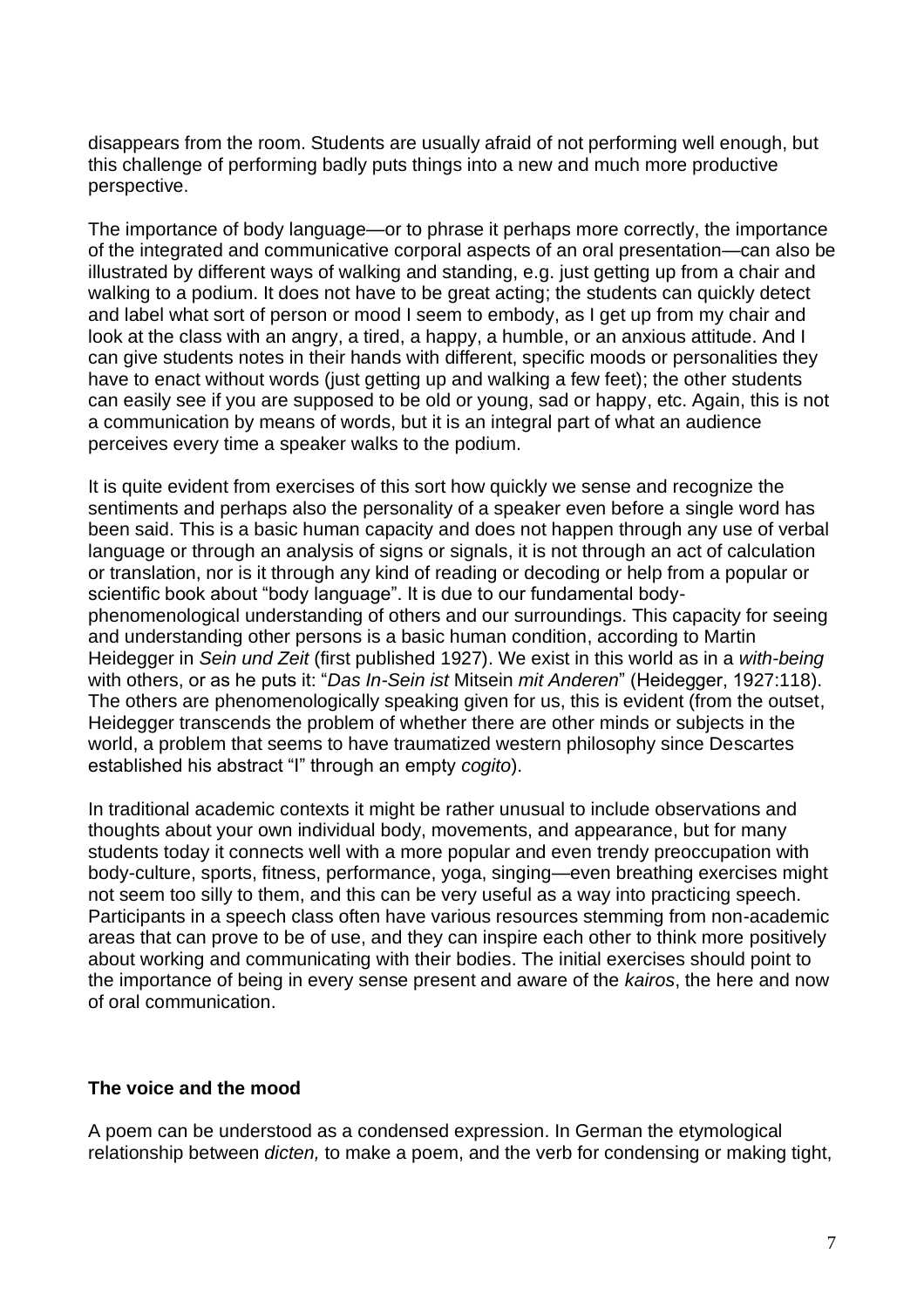is easily seen. The English words *poem* and *poetic* stem from the ancient Greek word *poesis* which has to do with being crafted, created or manufactured. So, I tell my class of students that a good poem deserves to be recited in a slow and well-articulated fashion, so that we, the listeners, can better appreciate and enjoy how well it has been crafted in every sense and detail. It is often one of the first days in a workshop that I ask the students to memorize a short poem of their own choosing and prepare to recite it in class, loud and clear. It soon becomes obvious that a monotone reading-like performance does not do justice to the poems, but that a well-performed recitation of just a few carefully crafted expressions can have a powerful impact on an audience—even though that particular audience might not normally be the greatest fans of poems or lyrical performances.

One practical trick to heighten the understanding of what the right voice and words can do is to ask the performing student to speak behind a screen or even behind a half-closed door—and perhaps even with their back towards the listeners. Then, of course, one has to speak in a loud and well-articulated manner in order to be heard and understood, but the mere awkwardness or silliness of this set-up may also serve to free some students of habitual restraints and allow them to experiment more freely with their voices. After some trials of this, the speaker takes up a more normal position and recites the poem standing in front of the rest of the class. It is not at all easy for everyone; many become too selfconscious of the way they appear or talk, and now sometimes the otherwise wellmemorized poem seems to disappear from memory or lose any magic it might have had.

One way, then, of shifting the focus back to where it should be—namely, to experiencing the content of the poem—is to ask the student to teach the poem to the rest of us in the class, i.e. to say it nice and clear one line at a time, and wait for us to repeat each line in chorus. If the audience cannot repeat the line, then clearly it was not well communicated. Most often the reciting student becomes so eager to have the lines correctly repeated by the class that it immediately improves not only volume and pronunciation, but also eye contact and accompanying gestures (that were perhaps absent before or rather rudimentary or distracting). It is a simple point, but worth pointing out in class in connection with these poem exercises, that we really should be speaking in order to communicate some content to our audience, and that we therefore really should be paying attention to whether the audience can actually hear and understand us—and that is every time we speak.

Often the participants in the middle of such an exercise involving reciting a poem have trouble remembering the text; all of a sudden, they forget the next line or mix it up, even though they have practiced well at home and selected a fairly short text. This is where they would like to take a look at their notes, their phone or laptop, and read the text once again or several times quickly before continuing. This is where I show them an alternative way of remembering the text, namely, by looking for the elements in the poem that can be illustrated by means of gestures, changes in posture, direction of their gaze, and by different intonations, volumes, pitch, etc. And even if there is little to find in the poem that can be easily illustrated or supported in this physical way, there is still another way to support the memory: namely, by rehearsing on the floor and, so to speak, "lay out the flow of the poem on the floor". One says the first and perhaps second line standing in the middle (normal speaking position), then moves a few steps to the left to say the next lines,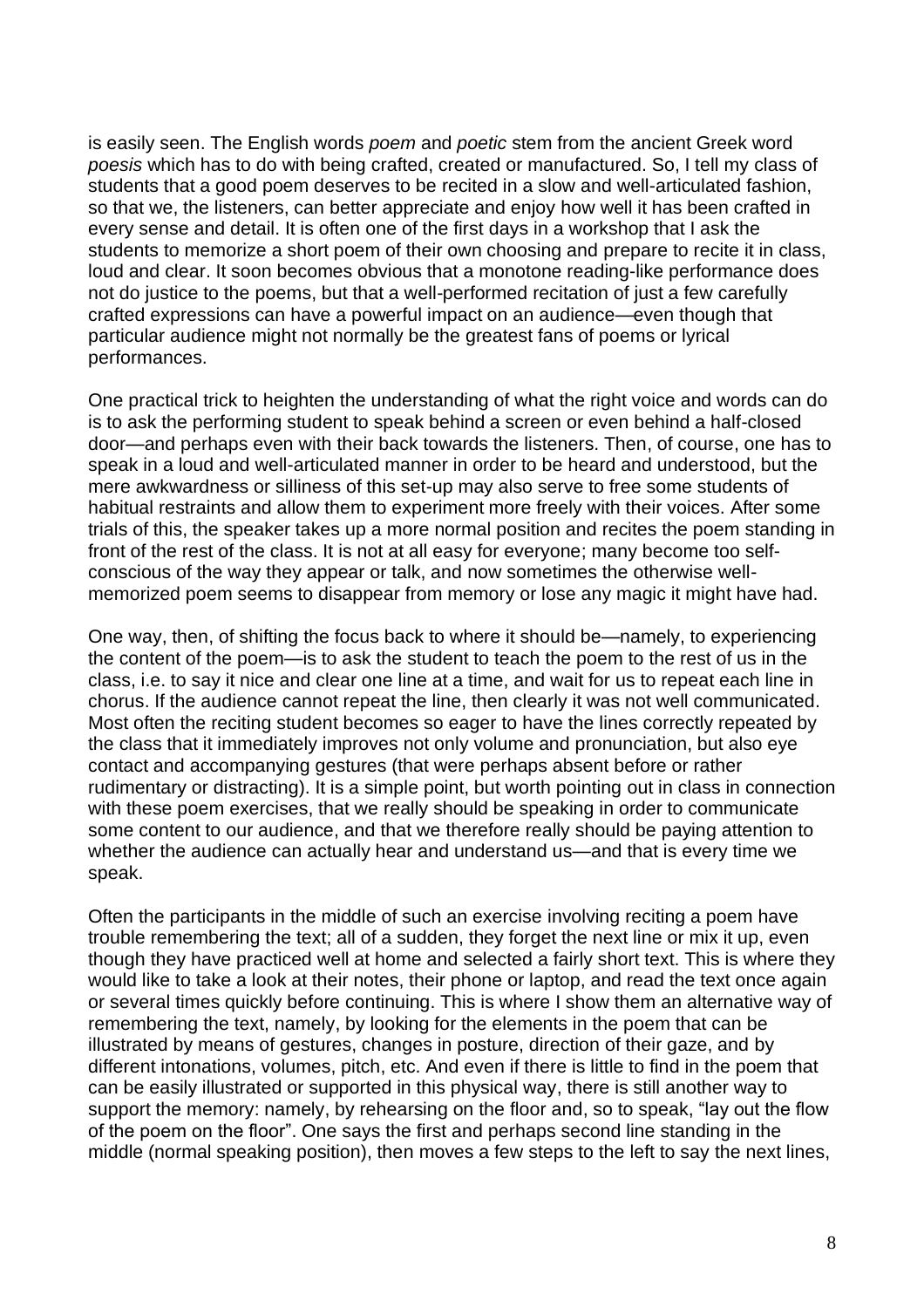then a few steps to the right to continue, and then back to the middle where the last lines are said. This very simple choreography does not make it harder to remember the text, though it seems like an additional element; it actually makes it easier. The floor becomes a helper—and this goes for long and more freely formulated speeches too—and the floor of the room is not a dangerous open and empty space, but a guide to structure and to obtaining a calm pace and flow, avoiding all sorts of ideas and words becoming mixed up in a bundle.

To further encourage experiments with their individual vocal capacities, I might ask students to imagine they are speaking to children, to a very noisy crowd, to an audience of old people with hearing problems, or a group of tourists with a limited understanding of English, or maybe to whisper the poem as if it were a secret. The different versions of the same poem may seem silly, awkward and far from any serious public speaking, but all too often the students need to become aware of the immense potential of their own individual voices and the many rhetorical tools they actually have to hand but rarely have considered implementing in a skilled or strategic way: volume, pitch, phrasing, tempo, pauses, and even breathing.

Although some of the exercises and different versions of a poem may seem silly, it also happens quite often that a student performance makes a poem come across in a strong, deep, and moving way. I encourage the students to enjoy that, of course, but also to reflect on and try to put into words what it was in that individual performance that had this effect. Something about the voice, or was it the words, or something unique and personal in that moment, in that situation? It can be hard to describe these qualities or phenomena of a successful recitation, but it is quite clearly felt by everyone who is paying attention when it all "comes together" and "rings true".

It is also a curious fact, and easily recognized by the students, that the sound of a familiar voice immediately activates a stock of sentiments and expectations. And even a complete stranger on the phone does not have to express many syllables before the specific qualities of that voice affect us and put us in a particular mood. We receive an impression of much more than just the age or gender of the other person. Most often it is hard to specify the experience of the quality or "tone" of the voice as anything measurable or easily categorized, but nevertheless it is clearly felt. In phenomenological terms, it is evident that the sound qualities of a voice can put us in a certain mood, or affect the mood we are in. And according to Heidegger we are always in the midst of some sort of "mood" or "attunement". The German words ("*Befindlichkeit", "Stimmung"*) that Heidegger introduced in *Sein und Zeit* (Heidegger, 1927) in order to describe how humans fundamentally find themselves in the world, or how they "exist", are notoriously difficult to translate into English (in Danish it is a lot easier: "*Befindtlighed"*, "*Stemning"*).Terms like "mood" and "attunement" may seem fairly close, but lack the clear etymological connection to "voice", so easily recognizable in the German "*Stimmung",* as the German word for a voice is "*Stimme"*.

Heidegger is trying to overcome the long-standing problem in Western philosophy since Descartes of a subject-object dichotomy, and he does not accept the point of view common in the widespread variations of positivist theory of knowledge that we first and foremost are (or should be) "neutral" or "objective" minds registering impressions from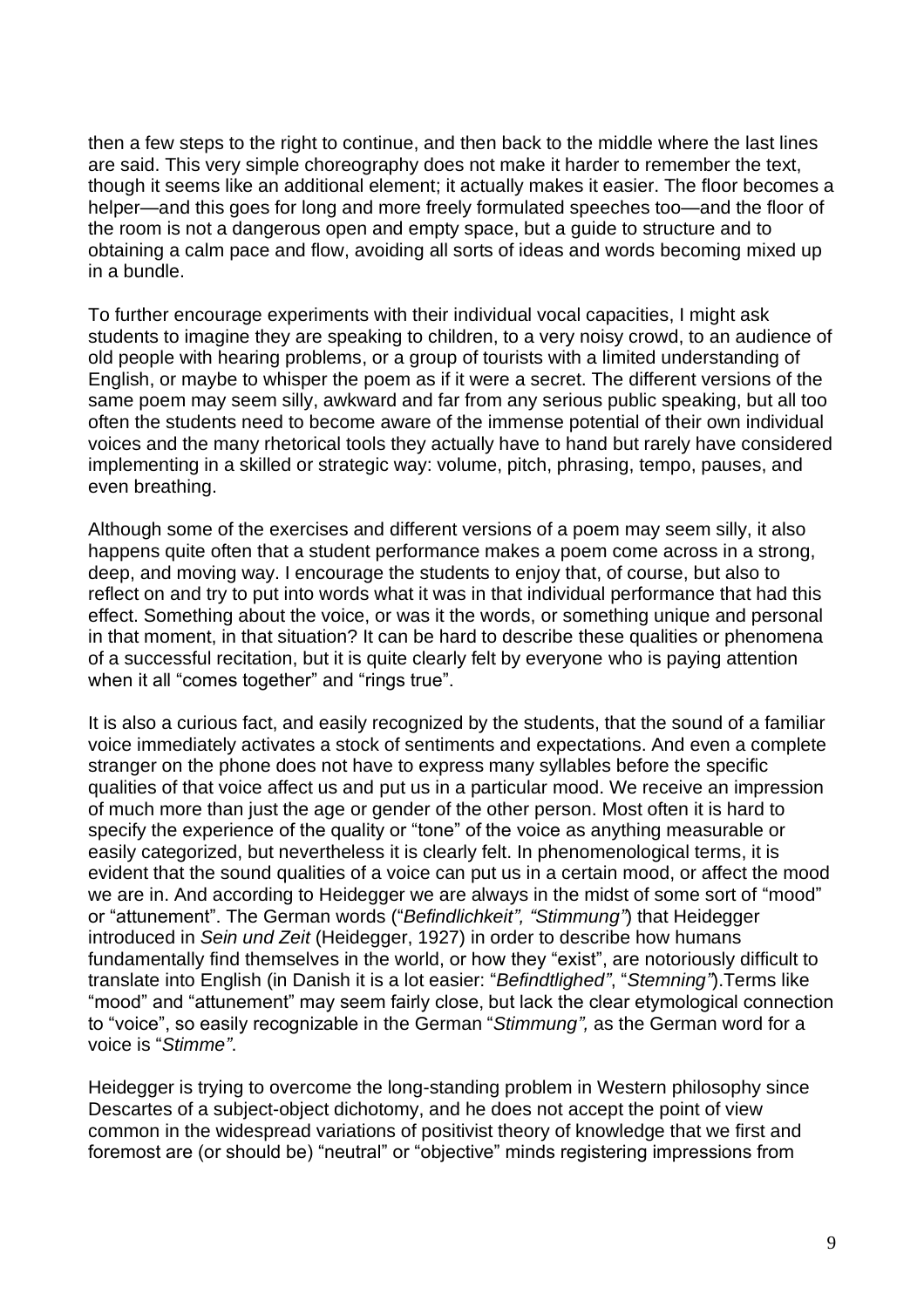things around us. We are always in a certain mood or attunement, this is a fundamental condition of our awareness, of our "being-in-the-world", and therefore it makes good sense in terms of teaching speech to focus on what the qualities of a voice can make an audience sense and experience, and in a wider sense to focus on how the overall performance and presence of a speaker in oral communication can appeal to, change, and create the mood and attunement of the listeners. This "mood aspect" of communication is not to be understood as something that is just added later as a sort of adornment to the "original" or "denotative" written content. The Danish rhetoric professor Jørgen Fafner in his book *Retoric* (Faffner, 2005:140) argues strongly against any such simplistic *ornatus* theory that assumes that qualities and style are just a sort of "dressing up" of the original point or argument. That would be to misunderstand the intricate relation of content and form.

# **The phenomenology of taking the floor**

Many of the initial exercises in my speech workshops are thus oriented towards the phenomenon of taking the floor; I want the participants to practice, experience, and reflect on what it is that typically happens with our attention (both speaker and listeners) when someone starts speaking. I want everyone to focus on what is happening, rather than on what words are actually being said. Everybody knows that the introduction of a speech (*exordium*) is important, but what is rarely in the speaker's notes is that the communication between the speaker and the listeners begins *before* the first word is uttered. And when the words begin to be uttered, it is typically something specifically oral that counts at first, such as voice quality, gaze, and mimics—and not something that belongs to writing or a dictionary. Here it is all about understanding what it is that is going on in the room and in the situation, in the exchange between orator and audience.

In the following, with my own short description of the phenomenology of taking the floor, I want to point out three phases of attention in the first part of a typical instance of oral communication. It must be underlined that these proposed three phases are not sharply distinct but usually blend and replace each other unnoticeably. But for a trained speaker this also comes naturally, just like the classical division of a standard speech (*dispositio*) might be well drilled in, and likewise it is possible to allow for variations and even to radically shift the order of things and still succeed.

1) At first the attention is naturally on the speaker as a person. The speaker is getting up and walks onto the floor or up to the podium and looks out over the audience without yet having said anything. At least, this is the recommended way to start; nervous speakers are usually eager to commence speaking and tend to start talking too early, and this is not good, neither for their *ethos*, nor for the reception of their first words. I advise starting generally with a fairly long silent moment after having taken the floor and put oneself into a strong and grounded position. The speaker should breathe well and deep, look confident and friendly (as a general rule, not without situational exceptions) and wait for the gaze and attention of the majority of the audience to focus on the speaker. This is advisable because at the beginning of a new performance the audience's attention is quite naturally directed towards sensing, estimating, and perhaps re-evaluating what sort of person and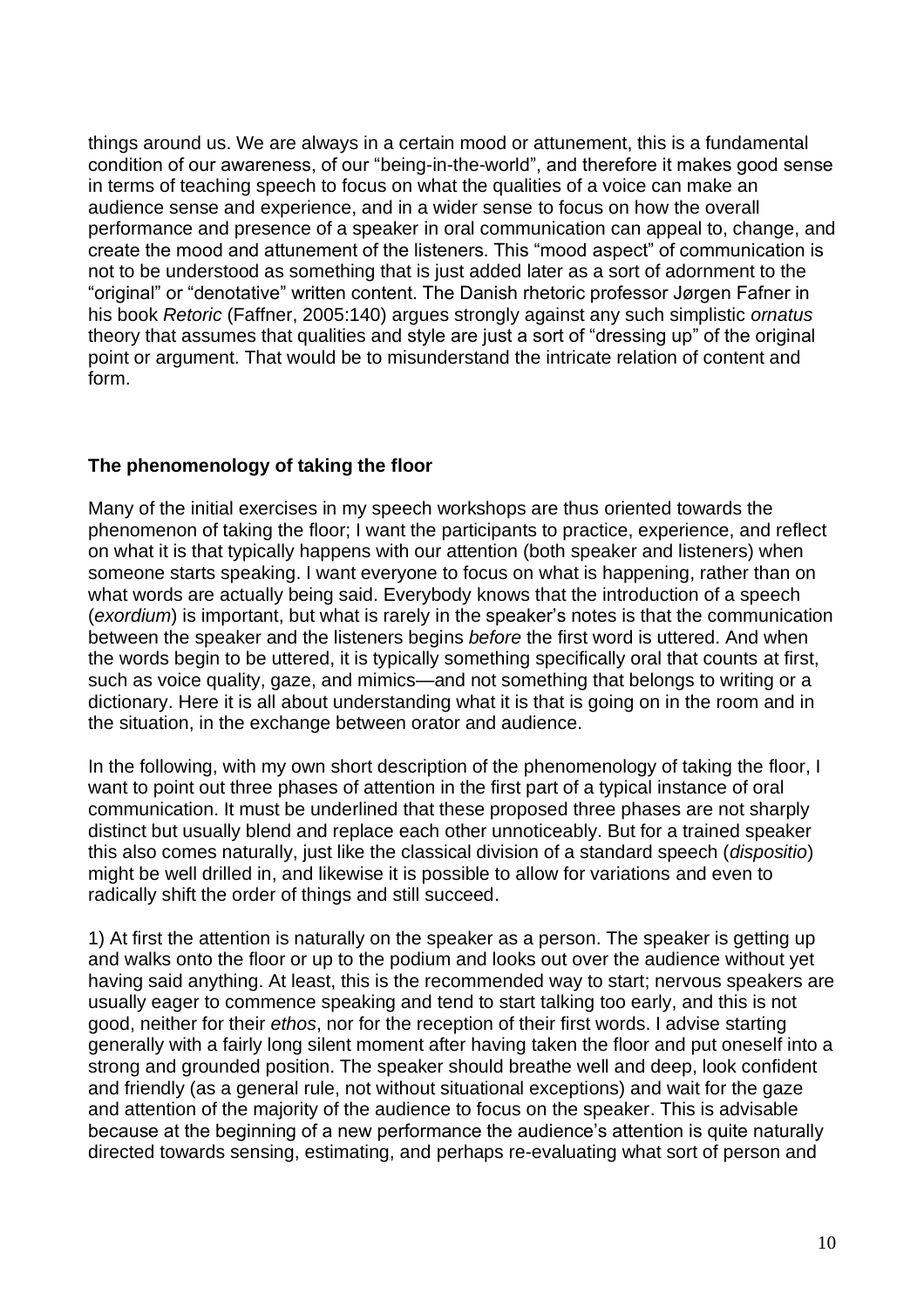personality is going to speak to them. In this phase, the audience is trying to fine-tune what has been called the *initial ethos* (McCroskey, 1978:71) of the speaker, and they do so by considering the way the person looks, dresses, walks and moves, takes a position, displays gestures, facial expressions, and so on. All of this is non-verbal communication, and even if a speaker on the way to the podium utters a few words like "OK" or "Thank you", this is received not so much as meaningful words, but more as signs of a certain mood and personality. They belong, in a way, in the same category as other non-verbal sounds, e.g. the footsteps or noise from clothes and jewelry.

As the speaker, one has to endure (or even better, to enjoy) that right now, everybody is looking at me and more or less trying to figure out what sort of person I am, how my speech will be, how trustworthy I am, etc. I am being evaluated right from the (non-verbal) start, and lots of different categorizations might be at play, even bias and prejudice, cultural norms and individual preferences. It is not necessarily problematic, but usually we are (mostly without any deliberate conscious reflection) categorizing as male/female, young/old, fat/skinny, but perhaps also in more situational categories like entertaining/boring, positive/negative (to the listener's own view of the issue debated), modest/bragging, nervous/self-confident. The speaker is well advised to be informed about the audience's attitudes and preferences (and possible prejudices), and to try to accommodate and control the impressions given in those first moments. This includes choice of clothes, the nature of a smile or a nod, and the waving of a hand. Today, in video clips of American politicians entering the stage to give a speech, or an actor coming on stage for a talk show, it is quite common to see the entering character point to someone in the back of the room and wave eagerly. One might suspect that there is not always someone they recognize as a favorable supporter back there—but it seems to be part of a timely visual rhetoric.

Through the attitude and very first non-verbal communication of the speaker, it is also shown in what way the speaker recognizes the presence of an audience and wishes to relate and share. What Aristotle calls *eunoia—*the display of good will towards the audience—is at work before the first word is uttered. In Roman Jakobson's terms, one could say that, in this first phase of taking the floor, it is both the *emotive* and the *phatic* functions that are predominant at the same time (Juel, 2013).

2) In the second phase of opening a speech, the attention is on the common presence in time and space. As the first words are being uttered, the main attention is probably still on the speaker's voice, person and ethos, but soon the clever speaker will typically try to move the attention away from just "me", and on to an "us": "We are here together today", "So happy to see you all", "Glad you made it this early despite the bad weather", "Such a nice room we are in, I hope you are all comfortably seated". One way of trying to establish a "we" and a favorable common ground is to start with flattering the audience, in classical rhetorical terms with a *captatio benevolentiae*: "How nice to see so many bright and intelligent students this morning!" In all of this it is the *phatic* function or the social aspect of the communication that is now predominant. The speaker strives to establish common ground and presence with the audience.

There is much good advice to be found in classical texts as well as in modern handbooks about how best to begin a speech. Some suggest starting with a quotation, a joke, or an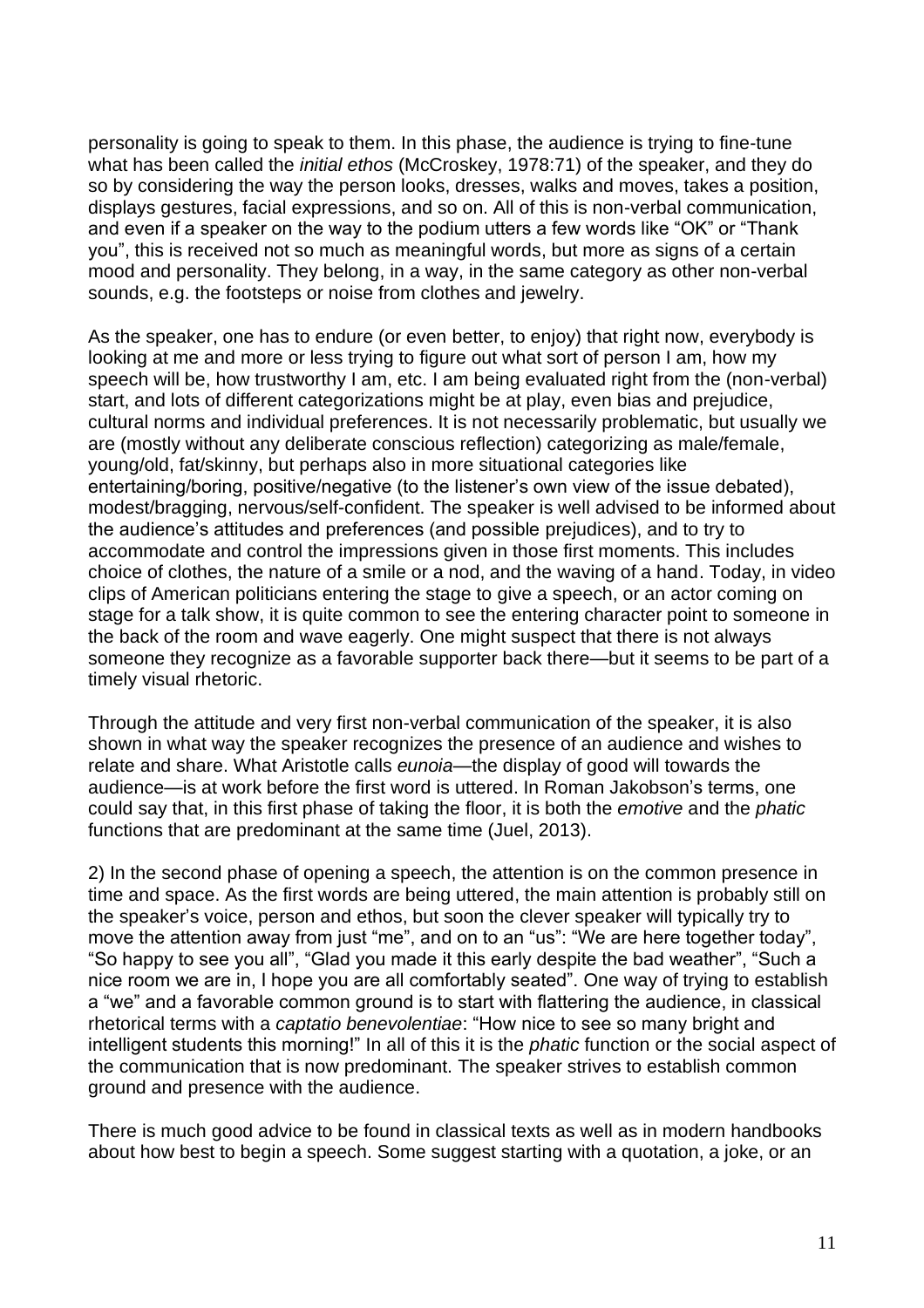anecdote (Gabrielsen & Christiansen, 2010). Cicero would advise the speaker to adapt to the audience, the situation, the topic, and find what would be becoming, also to yourself as the specific person you are. What is interesting in all of this, however, from a phenomenological point of view, is what happens with the attention (of both audience and speaker) during these initial remarks: it shifts away from being focused on the "I" of the speaker to now being focused more on the social aspect or the "we" in the room, here and now.

3) In the third phase of the opening of the speech event, the attention is directed towards the topic, the case, or question that is to be dealt with. In classical terms this could be achieved by an overview of what is to come in the speech (*partitio*) or by an account or narrative (*narratio*) concerning the situation and topic. It is of course also possible to start a speech by stating the issue straight away (*in media res*), but even so a good deal of the attention will usually and nevertheless be on the speaker at first, and only gradually shift to a focus on the subject, the arguments, the consequences and perhaps decisions to be made. As a speaker you run the risk that no one listens to what you actually want to say if you do not at first spend some time and energy on showing who you are and on establishing a presence and contact as the basis for subject-specific and persuasive communication. In this, the third phase, it is, to use Roman Jakobson's terms, the *referential* and *conative* functions that begin to prevail.

To sum up, one can say that this phenomenological observation of a common shift of attention at the beginning of a speech identifies a move from "me" (or "him/her") to "us", and then to "that". First, we see the speaker, then we see we are together in this room and situation, and then we can start looking at the issue and maybe see what the speaker is really trying to show to us, that is, the *pistis* or point of the speech. Indeed, to explain this phenomenon I sometimes refer to an analogy of film-making: first the camera is focused on the speaker walking up to the podium and taking a stand, then it is on the speaker and audience together in the same room, and after that the film editor (the competent speaker) shifts the scene and starts showing the issue or problem or story that usually takes place somewhere else. The speaker directs the attention of the audience, but initially a lot of attention is usually on the speaker and on the social event of being together as speaker and audience.

### **Individual and yet social skills and competences**

Understanding the basic phenomenology of "taking the floor" is one of the key reflections developed during the intensive rhetoric workshops I have practiced over a number of years (Juel, 2010, 2014, 2015, 2016). Participants have been university students at all levels, Danish and international, as well as academic colleagues and other citizens. The workshops are based on practical and collaborative on-the-floor exercises, followed by discussions and reflections, and also supported by theory, concepts and principles from modern and classical rhetoric. Aristotle, Cicero and others still have a lot to say, but in my experience, it is hard for students today to read and "listen" to the old masters, unless linked to their own personal and sometimes very new experience and feelings connected to various challenges of oral communication. Reading textbooks and writing manuscripts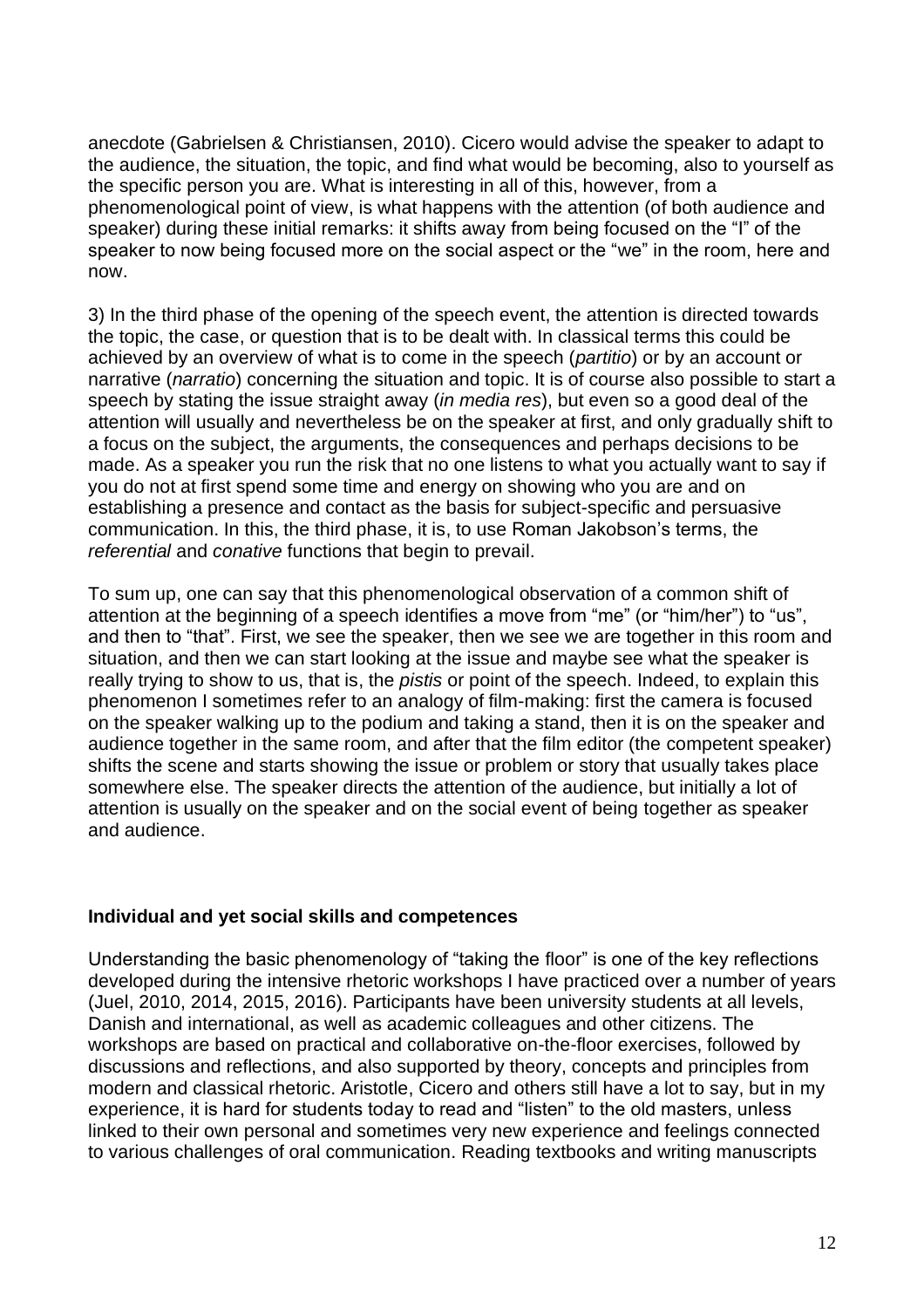cannot stand alone, and it is hardly ever the best road towards personally achieving fundamental skills and competences, and it is not even the best way for an individual to develop a specific speech for a specific occasion.

It should be evident that speaking and communicating well is highly dependent on the personal use of voice and body, or perhaps it would be better to say that communicating by speech is highly dependent on an individual vocal and physical activity. It is also fair to say that we have different voices and bodies, a lot of individualization and identity is connected to how we sound and appear, and we have different talents, skills, inhibitions, experiences, competences, possibilities. But at the same time, speaking in order to communicate is also in essence a very social activity; there can be many different types of situations, audiences, contexts, constraints, supports, and interactions as well as socially generated norms, standards, and expectations. In terms of the pedagogy or didactics of rhetoric, the beautiful paradox is that speaking is a very individual skill, but it is at the same time best learned when tried and developed in a collaborative and socially safe zone. Testing and developing speech elements directly by live interaction with an audience consisting of friendly fellow students is, in my experience—and perhaps not surprisingly a lot more productive than sitting down writing and reflecting in isolation.

### **Speech-line – collaboration on** *actio*

One way of teaching the highly individual skills and competences of speaking well to a large group of participants in a short time in an effective—and usually very entertaining manner is to practice the *speech-line* method (Juel, 2015). This can be done booth indoors and outdoors. All you need is some free space, like an open floor, or even a corridor. The participants form two rows, facing each other, two or three meters apart. Each one in row A then has a temporary partner in row B, and vice versa, and the two have to be very focused on communicating together, taking turns as speakers and listeners, and giving feedback, following some simple instructions given to all. Then, after one round of speeches and feedback, row B or A moves along one position, so that everybody gets a new partner.

Everybody in row A will start talking at the same time for around a minute or so about their individual subject—an early draft version, perhaps just sketching the idea for a speech in a straightforward manner. Because of the noise from all of the other people talking, it will automatically become necessary to articulate really well, to support with gestures, to maintain eye contact, and so on. If the listener in row B cannot hear or follow what is being said by their partner in the opposite row, the listener must ask the speaker to speak up, repeat, or clarify the points made. But otherwise the listener should be very supportive and affirmative, nod and smile and follow closely what is being said. In earlier exercises we have already established that being a positive and supportive audience quite clearly helps the speaker to find the words, the energy, a likeable *ethos* and to generally perform better.

In the first round, the speaker from row A does not receive any feedback until the partner in row B has spoken. Then, usually to the surprise of the participants, I ask row B to re-tell to their partner in row A what they have heard, what they recall from that first presentation.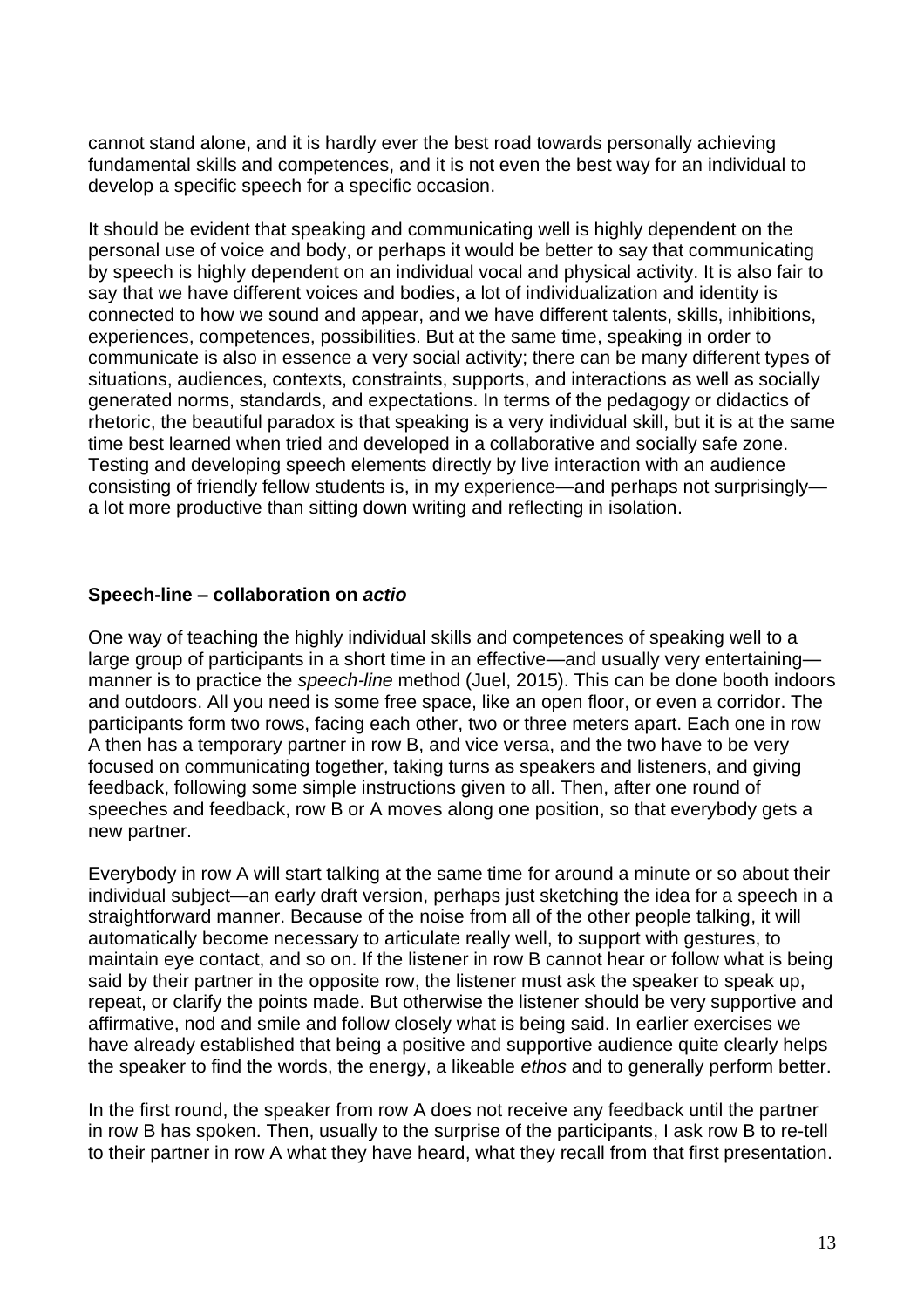And they can also add whether there is something they would like to have better explained or to hear more about. This is quite an effective way to show the speakers what they essentially communicated—and what was more or less lost, perhaps because it was unclear, redundant, meta-communicative or otherwise off the point. I stress that this is not so much about testing how well the listeners remember, as it is about how much the speakers succeeded in relating to their partner.

If the instruction for the first round was to speak for about a minute about, for example, a favorite hobby, then the instruction for the next round (after having switched partner) could be to talk again for a minute or a little longer about that hobby, but this time to include a very specific example, some detail that the listener can easily visualize or even smell or taste what you are doing or enjoying when engaged in your hobby. This time the speaker in row A receives feedback straight away about what was good, vivid, interesting, and questions and suggestions for further elaboration of the short speech about the hobby. Then row B speaks and receives feedback.

Having moved again to a new partner, the instruction could be to keep the example/detailed description, but this time also to stress why this hobby or activity is something good, or how it is joyful to the speaker. And this could also be where a second point or value is introduced, like why this hobby would be good for everyone, not just for the body but also for the soul and spirit, or something like that. So, the little speech, now around one and a half minutes long, should explain what the hobby is about, why it is a good hobby in at least two ways (e.g. for the speaker and for everyone, or for the body and for the soul). The order of the different parts is up to the speaker, but during feedback the listener can advise them to change it or to develop the speech in different directions.

Once more, partners are switched and speaking time raised to around two minutes. When the two minutes are about to be up, I usually clap my hands or ring a small bell to indicate that now it is time not to stop, but to elegantly round up the speech. In this version the speakers need to include a "rebuttal", the *refutatio* in classical terms, which means to account for some sort of objection to the hobby, e.g. that some might say it is too expensive, or time consuming, or bad for the climate, and then counter this imagined objection with a positive point or argument. And also include, perhaps, other persuasive rhetorical features like a "rhetorical question" ("Have you ever tried riding a horse at night on a beach in moonlight?") or a direct, flattering appeal ("You should try mountain-biking too, you are so young and sporty with a great body for that"), or perhaps a three step alliteration ("It is fun, it is free, you can do it with your friends").

One very effective rhetorical feature is a sound-bite, i.e. a short, catchy phrase indicating the essential point of the speech. It can also be described as a sort of slogan or motto, something that is easy to say and easy to remember, perhaps because it has lyrical or acoustic qualities like alliteration. In order to develop/choose a good sound-bite, the speaker usually has to ask the listener for ideas and advice, and also to practice repeating it a couple of times in various ways. A sound-bite needs to be "drilled in", it must be repeated many times with variations in order to be properly "owned" by the speaker: only then can the speaker say it with sufficient conviction and emphasis during a speech, e.g. at the beginning, middle and end. A good sound-bite may often look strange and redundant if written out in a manuscript, but well-crafted and rehearsed it can significantly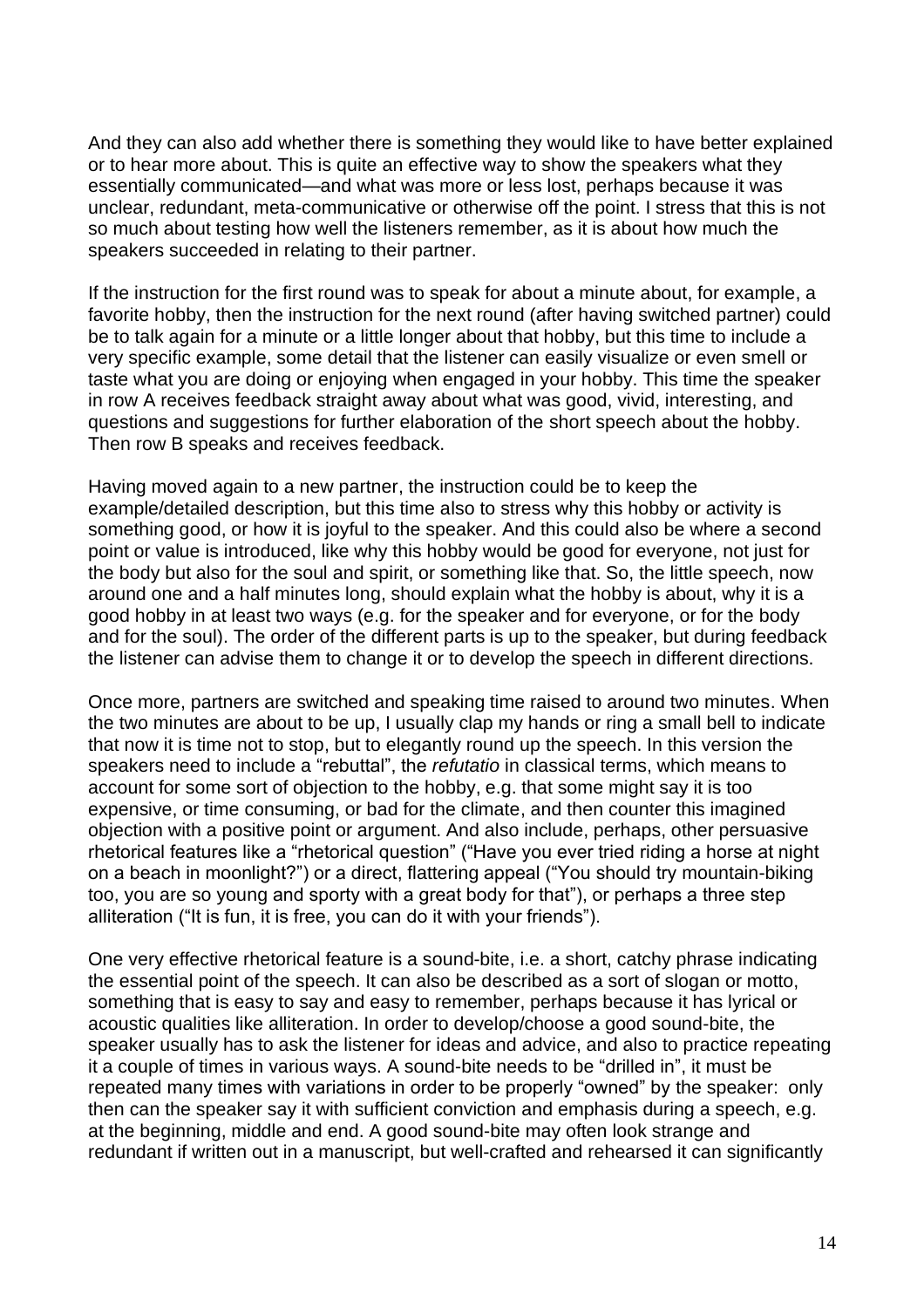enhance a speech. A sound-bite is a truly oral attribute and it needs to be incorporated not just in the text but literally in the speaker's mouth and performance.

With speech-line exercises like these it is possible to develop all participants' individual speeches and have the various ideas and versions tested immediately. This includes receiving feedback on the use of the voice, gestures, posture, the level of energy and enthusiasm too. The speaker can freely decide what good advice to follow and can try different versions, thus it is still a very personally owned and generated performance, despite the different contributions from the trial listeners and the general advice from the instructor. Within just one hour, a class of students can—without preparations or writing anything—develop fairly good speeches using this direct *actio* speech-line method. It can be done with more than 100 students at the same time out on the campus grass, it just takes a bit of discipline (at least at my university), and it can be done in different languages and even with professors in rhetoric—you just have to get the participants to play along and enjoy it.

The speech-line method can be used not only for building up a speech by gradually adding elements and testing the formulations and the body-voice performance, but also for reducing the length and complexity of an issue and clarifying the essence or point that the speaker wants to make. In workshops with Ph.D. students or other advanced academics and professionals the problem is often not to find material or points to present, but to boil it down to something essential that is easily communicated but still leaves the audience with a vivid and fair insight into the perhaps very specialized and complex subject matter. In this variation of the speech-line method one might begin by asking participants to speak freely and for fairly long about the subject matter (e.g. their own Ph.D. project) to their listener, who then in the feedback gives a short version of what was heard and understood, and then asks for more explanations, examples, etc.

The informal speech-line way of talking at greater length to one attentive listener while standing up resembles the walk-and-talk exercises often used in other workshops and at meetings, where the object is to become clear about something by interviewing each other in pairs (or greater numbers) while walking along. It is generally well known and accepted that physical movement—taking a walk and talking to a colleague—can help clear the mind and/or bring about new ideas and formulations. A speech-line can be used to assemble or build up a speech from scratch, and it can be used to condense or boil down a lengthy and complex matter. The physical or bodily involvement as well as the collaborative interaction play an important part in both of these rhetorical work processes, and it would not be fruitful to regard it as design decisions created by isolated individual brains.

Collaborative work on developing a particular speech can be done in many other ways than with a speech-line or walk-and-talk exercise. A generation of ideas can be done by means of a common brainstorm where a group contributes with whatever ideas pop up but this may of course be more structured and organized around different questions or templates. One variation could be creating a mind-map (which is also a well-known tool) without writing words but using different drawings and symbols instead.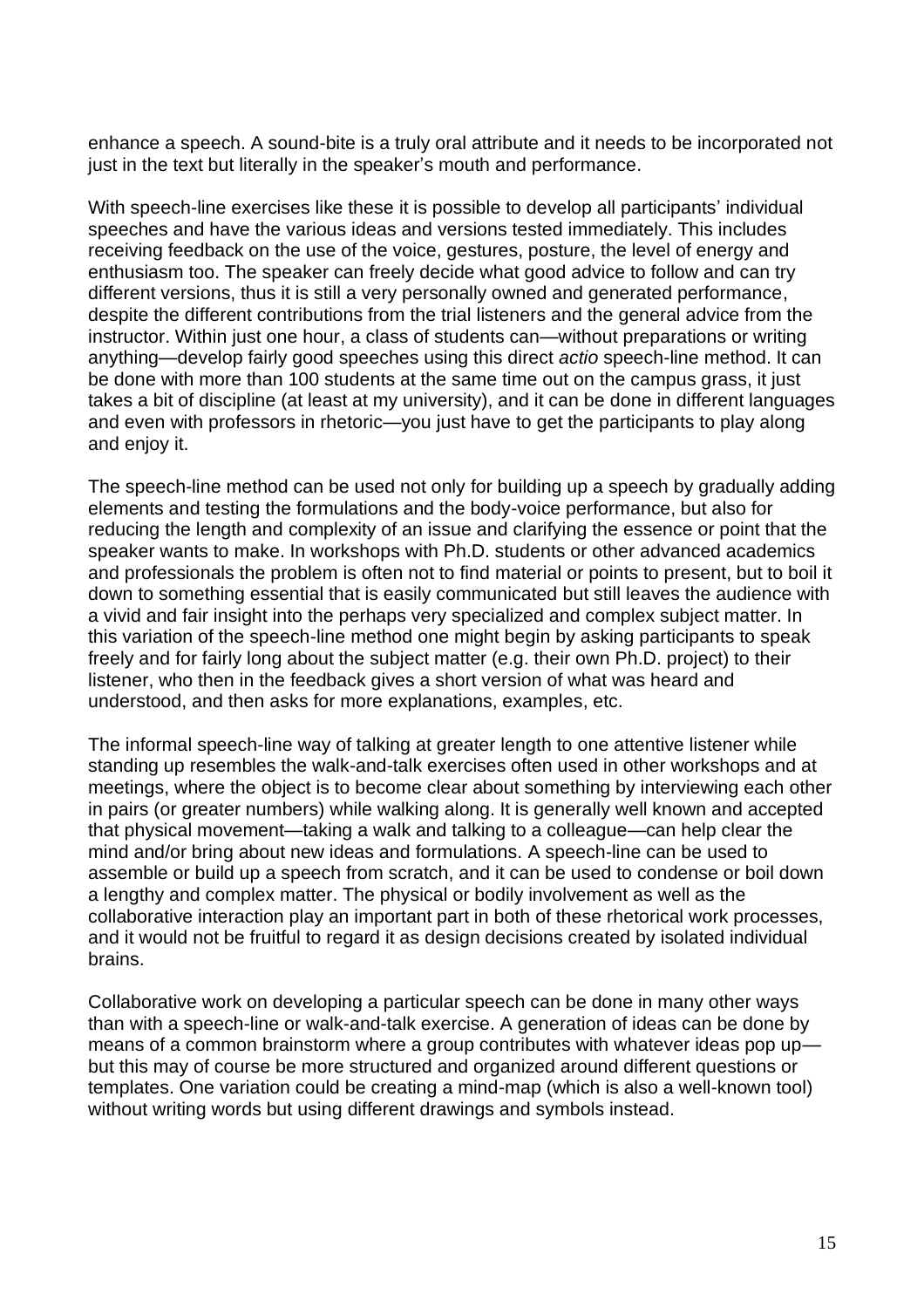As mentioned in connection with the exercise involving reciting a poem, various forms of visualizing and making drawings are powerful tools for memorizing (Fernandes & Wammes & Meade, 2018). Curiously, perhaps, it seems easier to recall an image and a phrase together than just a phrase on its own. But it is not only the *memoria* part of the process that can benefit from visual input; the *inventio* part, the generation and clarification of ideas, can also be helped along by drawing, alone or together in a group. Drawing is essentially something you do in order to present something, and it can be a way to see things in a new light. Most adults, however, are rather reluctant to go back to this form of expression that they last used when they were children, and to share it with others today, but once the awkwardness has been overcome it can become a very productive, amusing, and inspiring tool in a speech workshop.

## **Speech, thought, writing – phenomenology and hermeneutics**

Mastering a speech situation demands paying attention to the actual audience, and similarly to write in a catchy and relevant way demands also a certain degree of attention being paid to the readers one wishes to reach, perhaps even a visualization of the readers' reactions, objections and comments. But in the oral situation this respect for the audience, the entire feedback aspect, is much more vivid and direct. Indeed, writing well for a specific audience—and this includes writing a speech manuscript, if one wishes to do so demands some experience and knowledge of the oral interaction with an audience: writing skills presuppose speaking skills, not (just) vice versa, one could say.

Walter J. Ong is quick to point out the principal aspect of the common, everyday experience that we often try to say the words tacitly, inside ourselves when trying to write: "To formulate anything I must have another person or other persons already 'in mind'. This is the paradox of human communication. Communication is intersubjective" (Ong, 2002:172). J. Faffner even goes as far as saying in his *Rhetoric*: "…writing is only a copy of speech—and an incomplete one, at that. The speech has priority in regard to the writing" (Faffner, 2005:67, translation: HJ).

Hans-Georg Gadamer, too, highlights orality in his *Wahrheit und Methode*. His hermeneutical approach can be seen as a frame for interpreting all kinds of texts, but also as a general theory for the humanities and for humanity, in which the principle of seeking mutual understanding and insight through a conversation (as opposed to an instrumental power and control relation) becomes the guide for all sorts of understanding and communication, including written communication. It is thus not just an accidental metaphorical remark when Gadamer summarizes the ideal of sharing "horizons" as that of making a text *speak*: "Through the interpretation the text must come to speak […] There is no speaking that does not unite the speaker with the one spoken to" (Gadamer, 1975:375, translation: HJ).

One of Walter J. Ong's rather polemical formulations reads: "By contrast with natural, oral speech, writing is completely artificial. There is no way to write 'naturally'" (Ong, 2002:81). In his view, writing is a derived but also very useful *technologizing* of the word, as also indicated by the subtitle of his book *Orality and Literacy – The Technologizing of the Word*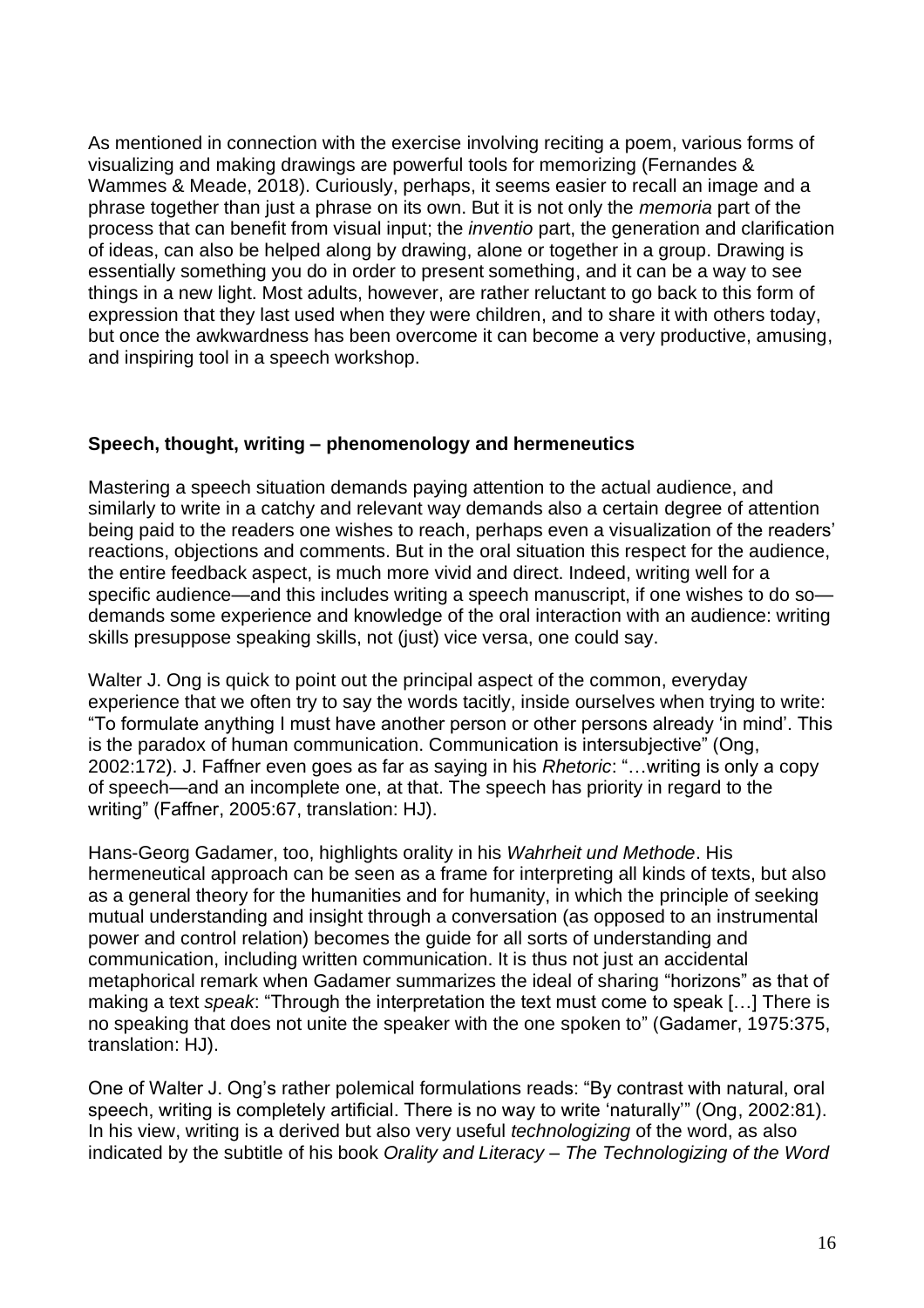(1982). Naturally, writing should be appreciated as a culturally developed and smart technique to store and to broaden in time and space the reach of the spoken word. But then again, spoken words can be seen already in themselves as a technical refinement, an articulation of the otherwise rather hidden things you have in your heart. Even gestures, signaling and visualizing, can be considered, I would suggest, as an evolved capacity for expressing at a larger distance an even more basic close-up corporeal form of communication (caressing, slapping, carrying).

However, my point is not to try to search for some basic "original" or authentic communication (a notion sharply criticized by Adorno in his *Jargon der Eigentlichkeit – Zur deutschen Ideologie* (Adorno 1964)) before literacy or even before digital media, but to question philosophically the rather common assumption made in many a handbook about rhetoric and speech that first we have to think about what to say, then we have to write down these thoughts, and then we can go and deliver our thoughts by means of the words we say to the audience. This seems so natural and basic, but it is worth considering whether this is not essentially a misleading heritage from the era of writing and literacy, an era of writing being in higher esteem (especially academically) than speech—a preconception that is now challenged by the development of digital and audiovisual media. What becomes questionable, or at least somewhat blurred now, is whether we actually need this "detour of writing" in order to get from thought to speech. And is it not questionable that we should actually be "thinking" in such a way to begin with, juggling with something like "thought" elements before they are turned into words? Would such "thoughts" be part of a sign "system" to which one can find a "translation key" turning them into verbal language that can be pronounced and be heard by the listener, who then in turn "translates" the words back into "thoughts" (being now in the listener's mind)?

This is where Martin Heidegger suggests another perspective in *Sein und Zeit*, as he sees a close connection between our always already-attuned and interpretative understanding of the world, the articulation in language, and our immediate communicative "beingtogether" (*Mit-Sein*) with other humans. We are always, by means of our corporeal, attuned and "moody" being, already "there" and "present"; and we are projecting actions in a participatory and interpretative way, ready to articulate and share with others in and through language. Language, understanding, and experience of the world are closely connected, but the mood or attunement is already an opening onto the world and onto ourselves.

Heidegger is not to be understood from a standpoint of dualism between subject and object, or between soul and body, or on the basis of a truth concept based on a correspondence between a proposition and reality. On the contrary, that is the metaphysics he is trying to deconstruct. And it is remarkable how he foreshadows the grandiose existential-ontology of his *Sein und Zeit* in 1927 through a close and peculiar reading of Aristotle's *Rhetoric* in the 1924 lectures at Marburg (first published 2002). Heidegger is not trying to read Aristotle's *Rhetoric* as a handbook in strategic communication, but as a philosophical definition of the human as a speaking and listening being, and not least, as a *pathos*-being. The interpretation of *pathos* is a controversial subject (e.g. Oele, 2012), but Heidegger underlines *pathos* as that phenomenon of being moved or transported (*Mitgenommenwerden*) as a human. And it is not just "the soul" that is being moved; Heidegger explicitly talks about the corporeal (*leiblichen*) aspect, even in a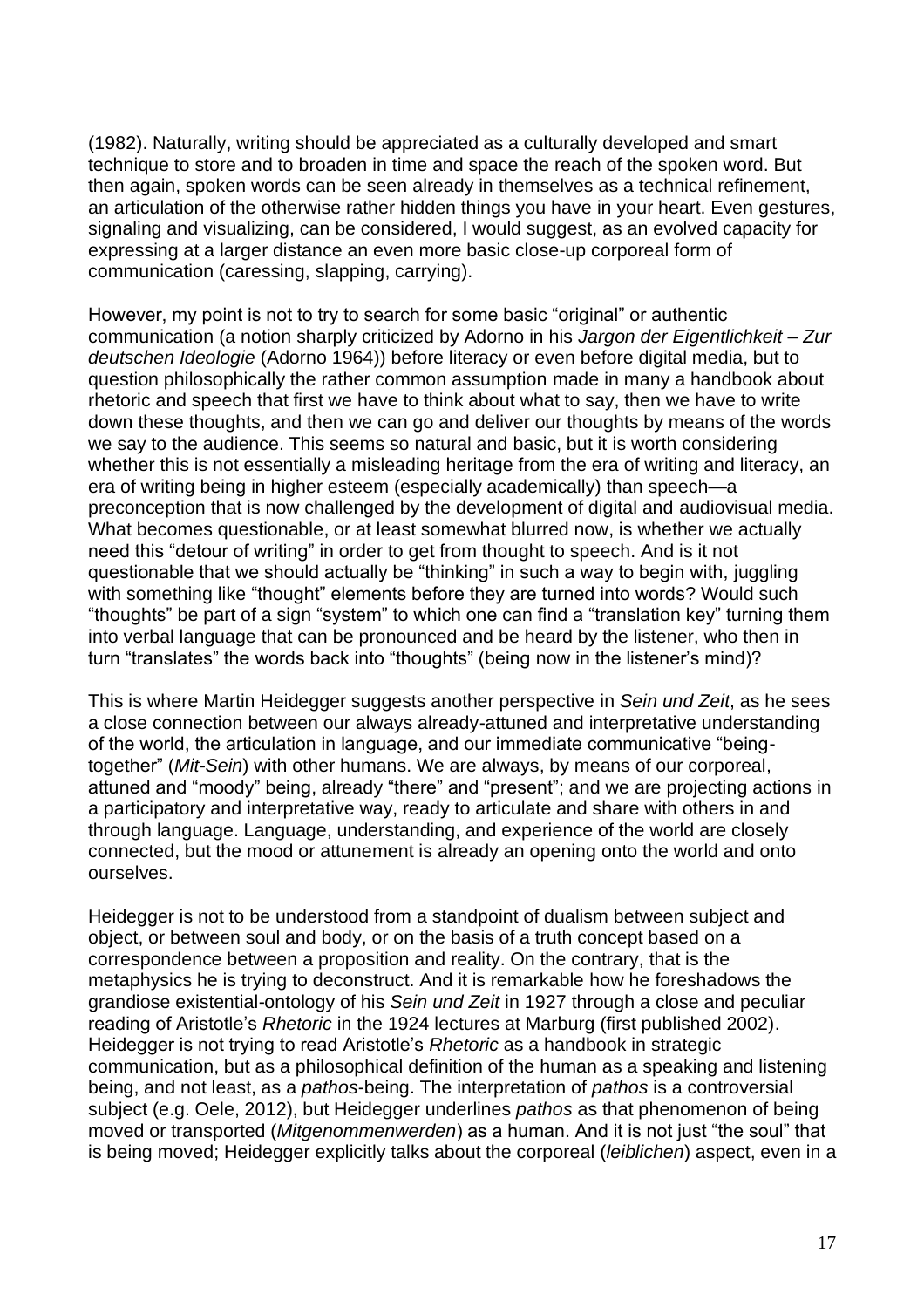section heading: "*Das pathos als Mitgenommensein des Menschlichen Daseins in seinem vollen leiblichen In-der-Welt-sein"* (Heidegger, 2002:117). This heading is difficult to express in English but one attempt could be: "Pathos as human awareness being moved in its entire corporeal being-in-the-world" (translation: HJ).

It is true that Heidegger, in his *Sein und Zeit,* seems to avoid using a word equivalent to "body" (*das Leib* is after all mentioned, e.g.:117). However, the suggestion of a phenomenology of the body, or a corporeal phenomenology, later to be explicitly developed by Maurice Merleau-Ponty, can be seen throughout *Sein und Zeit* in the unfolding of human existence or way of being-in-the-world as being attuned, being in a mood, being "thrown" into the world, and in many references to crafts and farming as well as the major division of *Zuhandenheit/Vorhandenheit*, which is Heidegger's attempt to avoid or dig beneath the traditional metaphysics and theory of knowledge of "things". We are not blank, immaterial subjects neutrally observing objects around us, some of which are giving off sounds that can be processed and translated into words, but we are typically attuned and engaged in projects involving immediate use of tools and materials, and immediate recognition and understanding of other beings present in a similar way.

Merleau-Ponty is perhaps more direct in linking thinking and verbalizing and body into one and the same process: "To the one who is speaking, the words are not a translation of a thought already made, but the accomplishment of the thought" (Merleau-Ponty, 1945:217). This could be seen, I hope, as contributing to a philosophical and didactic justification of the impromptu *actio* exercises that I advocate as part of a fair road towards rhetorical competences, a road that often proves more direct than the detour of writing manuscripts. Merleau-Ponty states: "The orator does not think before speaking, nor while he is speaking; what he is saying is his thoughts" (Merleau-Ponty, 1945:219). Consequently Merleau-Ponty also talks about how gestures and actually the whole body become the very thought or intention, that it is showing us—it is the body that is showing, the body that speaks (Merleau-Ponty, 1945:239).

Gestures and mimics, as well as tropes and voice qualities, should therefore not be considered as something extra added to the speech at the end of a development process, nor are they merely ornamentation of an argument (though the classical Roman concept of *ornatus* seem to suggest that). The good speaker is not one who is *also* speaking *with* the body, but one who *is* the speaking body. Once again: it is a matter of really being *there*, not hiding behind a manuscript paper, but daring to be *present* as a speaker, and to *reach* out to the audience in order to *move* them, and make them see what you present to them and want them to see—and "from your point of view".

It is worth remembering that even Plato, who was rather skeptical of the professional sophists and rhetoricians of his time, nevertheless saw some dangers involved in the media of writing; namely, that the lively presence of the speaker could be somewhat lost, the message could be fixed and distanced from its personal creator (in *Phaedrus*, Plato, 1961). Paul Ricœur also points to this difference between speech and writing in his Interpretation Theory:

"But in spoken discourse this ability of discourse to refer back to the speaking subject presents a character of immediacy because the speaker belongs to the situation of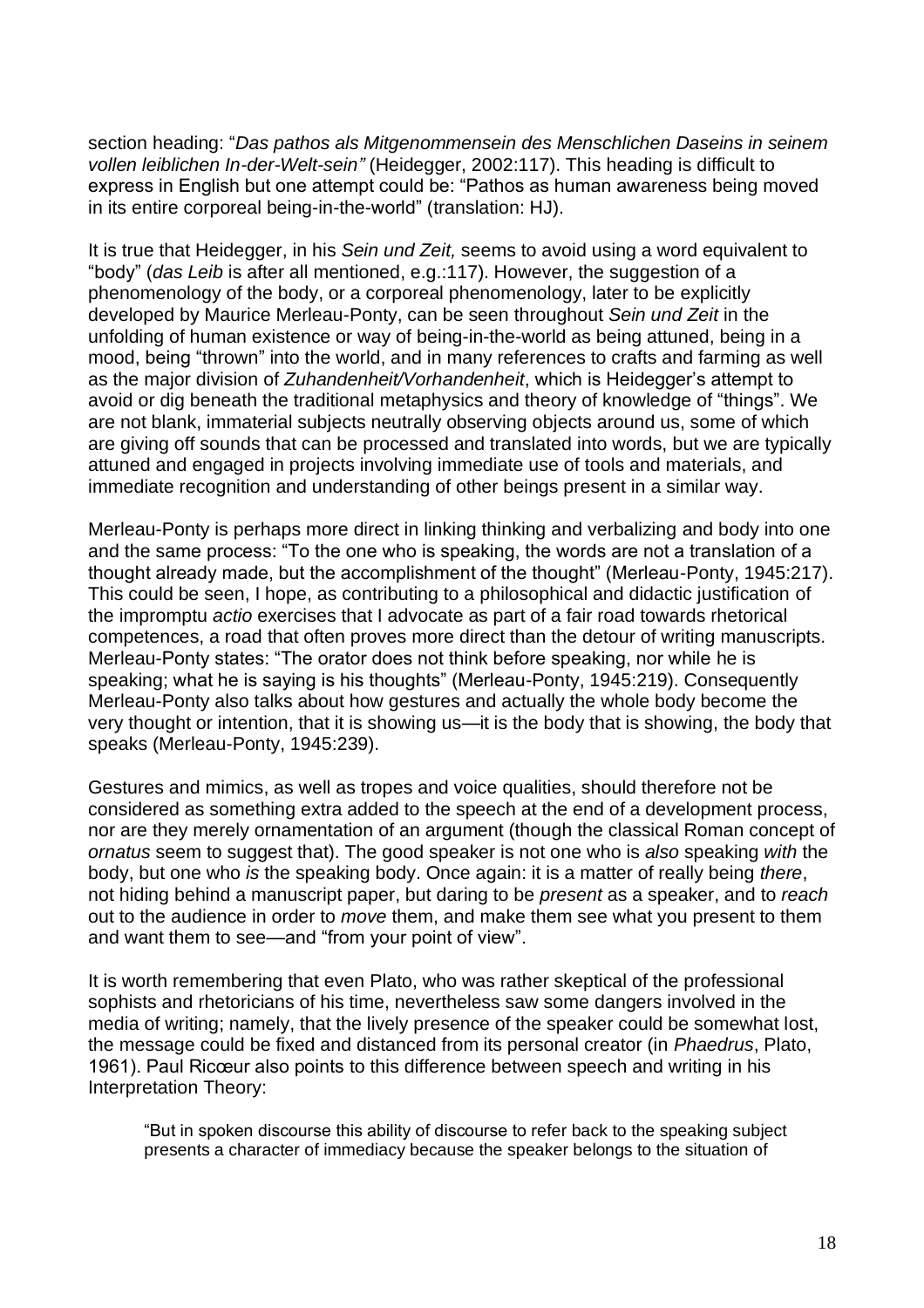interlocution. He is there, in the genuine sense of being-there, of *Da-sein* […] With written discourse, however, the author's intention and the meaning of the text cease to coincide." (Ricœur,1976)

### **Rhetoric, philosophy and the need for oratory skills today**

When I am teaching skills in oratory to today's students, the many *actio* exercises go hand in hand with also reviving the classical teachings of how to structure a speech, how to make it appealing (using *logos*, *ethos*, and *pathos*), how to distinguish the main genres and styles, and how to employ tropes and figures of speech. But the classical concepts are not taught as theoretical instructions on dry land before swimming, that is, not as paper wisdom before going on the floor. Workshop participants try out for themselves in small, safe *live* situations, they experiment and play, receive feedback from their peers on what works and what does not, and they soon develop a sense of their own special skills and competences as well as a sense for general rhetorical tools and insights. Rhetorical performance is, to a large extent, an art and a craftsmanship that needs to be guided, developed, and rehearsed, adapting to the individual's different potentials and in cooperation with peers. This is the didactic opening, which at the same time opens up an understanding and revitalization of classical concepts.

At first some are not aware of the long tradition of rhetoric (after a speech-line exercise one student once told me that he found it a great idea to include a "rebuttal" in his speech, and he congratulated me for coming up with this new and fresh idea!). But having been on the floor and having discovered the almost unlimited toolbox at their disposal, the students usually find classical rhetoric much more interesting. And as I encourage them to also observe and describe what they experience and feel both when speaking and when listening, and to note how different postures and styles of gestures and movements can help them to achieve, they also begin to appreciate the phenomenological and philosophical apparatus I sometimes dare to sketch—and to develop further collaboratively in the classroom.

My own professional ambition is not only to prepare the students and workshop participants for future exams, job interviews, ceremonial speeches, NGO rallies, or political talk shows, but also to understand better, through all of the *actio* experiments and reflections in class, how oral communication really works. And it is very rewarding to experience what happens when people actually succeed in saying what they mean, and mean what they are saying. It has a remarkable effect on both the speaker and the audience: we see the issue discussed in clearer light, and perhaps that may still contribute positively to an active, democratic citizenship. Rhetoric is about live interaction, resolving an issue and moving and improving, not just the audience, but also yourself—and perhaps the planet.

### **References:**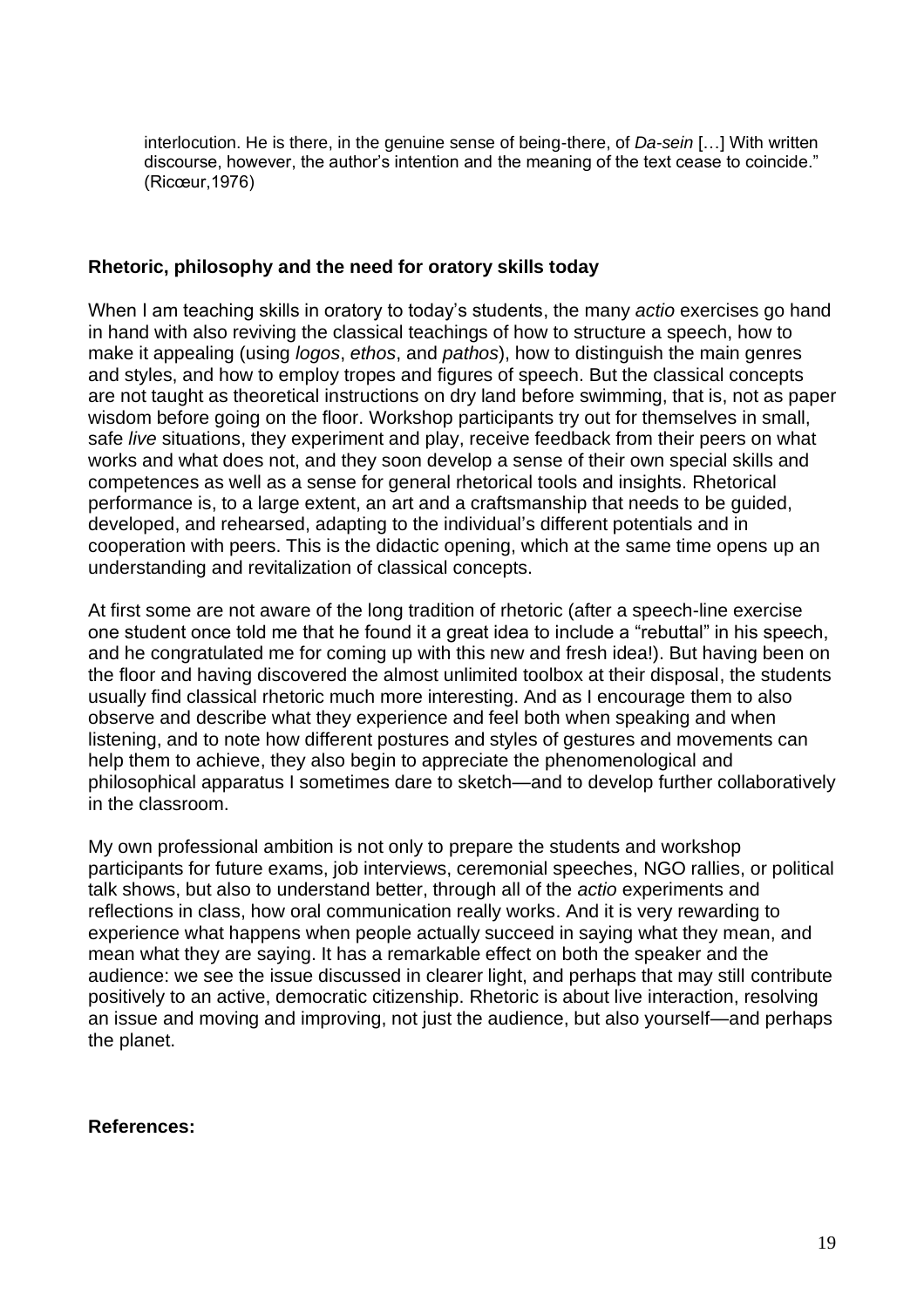Adorno, Theodor W. (1964). *Jargon der Eigentlichkeit – Zur deutschen Ideologie*, edition suhrkamp.

Carlsen, Sine & Juel, Henrik (2007): *Speaking at Speaker's Corner – the rhetorical challenge and didactic considerations.* [http://www.henrikjuel.dk/Essays/SpeakingSpeaker'sCorner.pdf](http://www.henrikjuel.dk/Essays/SpeakingSpeaker)

Carlsen, Sine & Juel, Henrik (2009). *Mundtlighedens Magi – retorikkens didaktik, filosofi og læringskultur*. Handelshøjskolens Forlag.

Cicero, Marcus Tullius (1967). *De Oratore*, The Loeb Classical Library, Harvard University Press. <http://www.thelatinlibrary.com/cicero/oratore3.shtml#1>

Fafner, Jørgen (2005). *Retorik. Klassisk og moderne*, Akademisk Forlag.

Fernandes, Myra A. & Wammes, Jeffrey D. & Meade, Melissa E. (2018). *The Surprisingly Powerful Influence of Drawing on Memory.* Current Directions in Psychological Science, 2018, Vol. 27(5) 302–308.

Gabrielsen, Jonas & Christiansen, Tanja Juul (2010). *The Power of Speech*, Hans Reitzels Forlag.

Gadamer, Hans-Georg (1975). *Wahrheit und Methode* [1960], 4te Auflage. Tübingen.

Heidegger, Martin (1927). *Sein und Zeit.* Max Niemeyer Verlag, 1967.

Heidegger, Martin (1924). *Grundbegriffe der Aristotelischen Philosophie*, Gesamtausgabe, Band 18. Vittorio Klostermann, 2002.

Juel, Henrik (2005): *Communication at Speaker's Corner* (Movie,10:36) <https://www.youtube.com/watch?v=qhXyT9VPLlE>

Juel, Henrik (2010). "The Individual Art of Speaking Well – teaching it by means of group and project work" *Dansk Universitetspædagogisk Tidsskrift*, nr. 8. www.[henrikjuel.dk/Essays/TheIndividualArtofSpeakingWell.pdf](http://www.henrikjuel.dk/Essays/TheIndividualArtofSpeakingWell.pdf)

Juel, Henrik (2013). *Communicative Functions*. Essay, pdf, [www.henrikjuel.dk/Essays/CommunicativeFunctions.pdf](http://www.henrikjuel.dk/Essays/CommunicativeFunctions.pdf)

Juel, Henrik (2014). "The persuasive powers of text, voice, and film – a lecture hall experiment with a famous speech", *Conference Proceedings*, Amsterdam, 2014, ISSA – International Society for the Study of Argumentation.

Juel, Henrik (2015): "Speech-line – a method for teaching oral presentation" <http://www.henrikjuel.dk/Essays/Speechline.pdf>